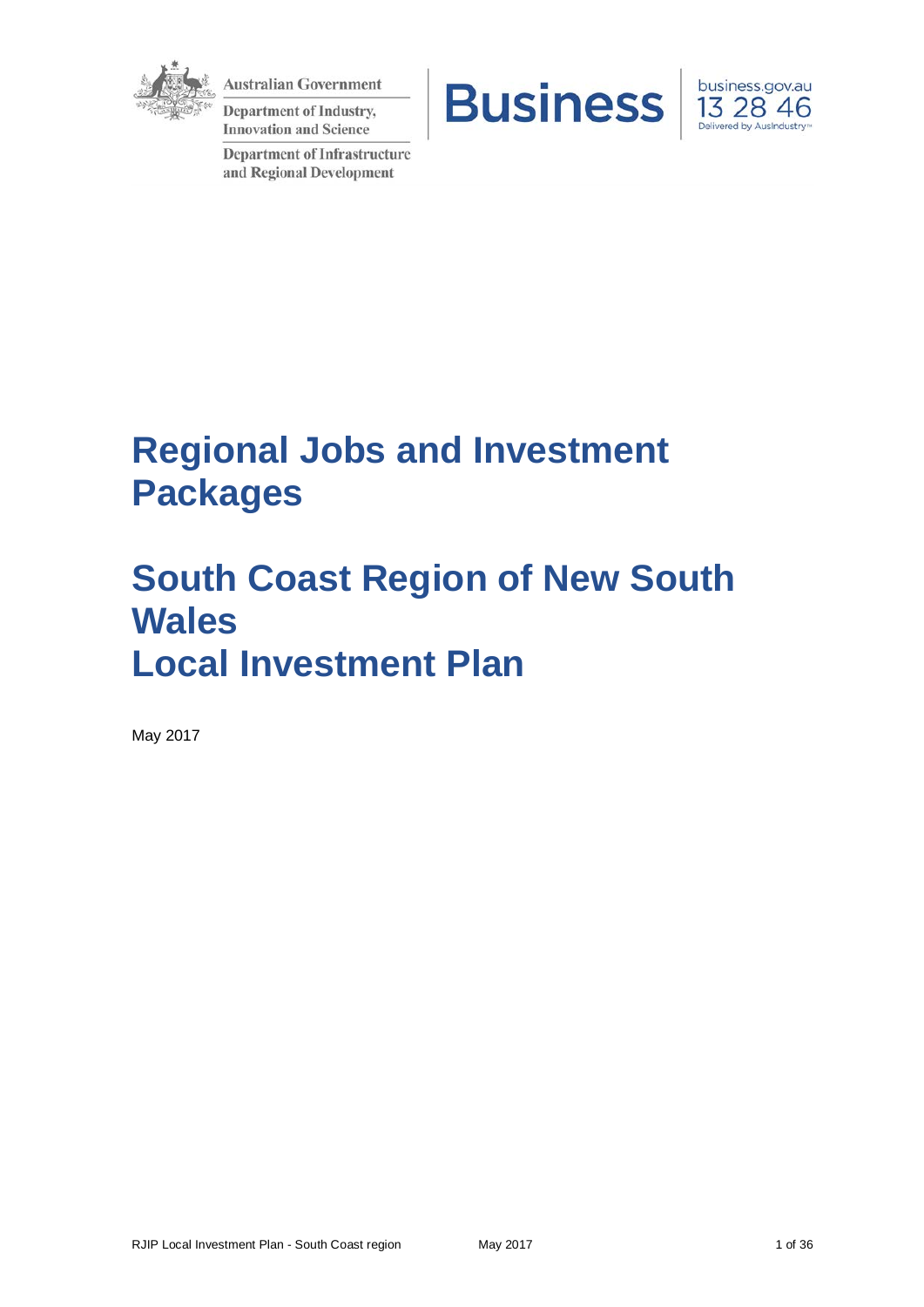## **Table of Contents**

| 1              |  |
|----------------|--|
| 1.1            |  |
| 2              |  |
| 2.1            |  |
| 2.2            |  |
| 2.3            |  |
| 2.4            |  |
| 2.5            |  |
| 2.6            |  |
| 2.7            |  |
| 2.8            |  |
| 2.9            |  |
| 2.10           |  |
| 3              |  |
| 3.1            |  |
| 3.2            |  |
| 3.3            |  |
| 3.4            |  |
| 3.5            |  |
| $\overline{4}$ |  |
| 4.1            |  |
| 4.2            |  |
| 4.3            |  |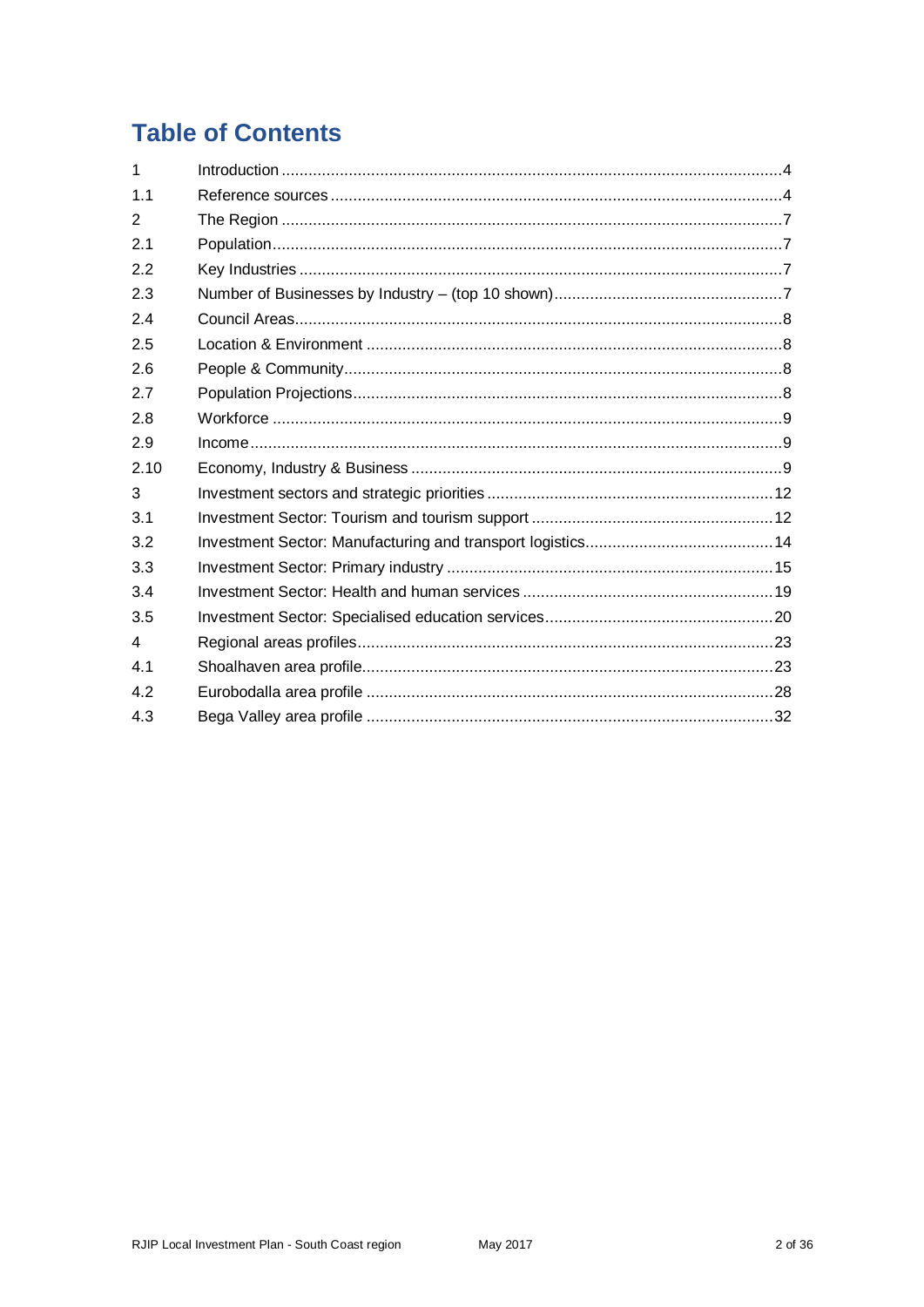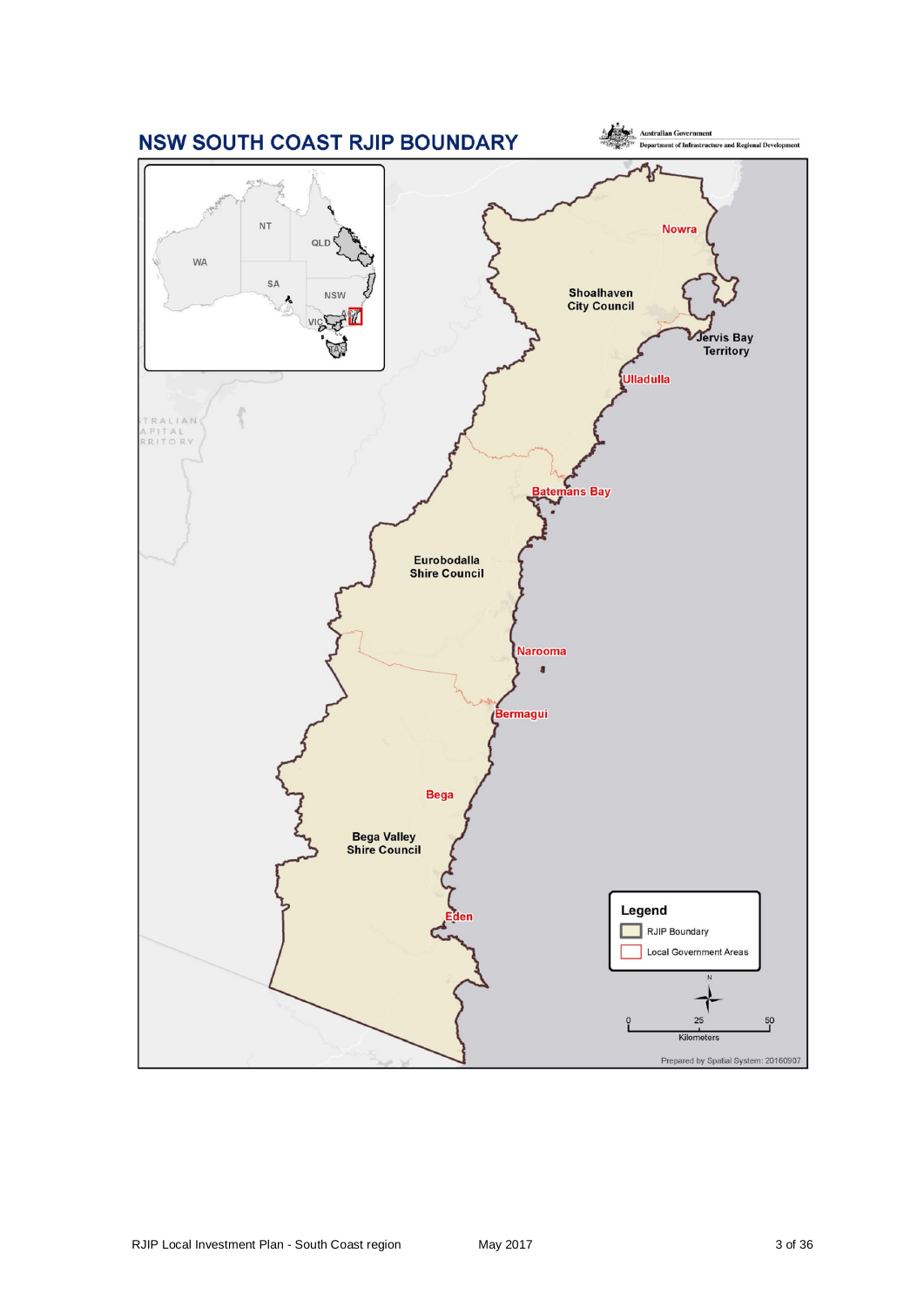## 1 Introduction

Following the appointment of the South Coast Regional Jobs Investment Package (SCRJIP) Committee and appropriate support personnel, the Committee undertook desktop analysis of existing plans and documents pertaining to the economic development and jobs potential of the South Coast region. Further, Committee members undertook consultations with community members and business leaders to determine local priorities and opportunities across the three LGAs that were identified as the South Coast region for the purposes of this funding package.

The SCRJIP Committee recognises the importance of projects and/or initiatives that offer a structural adjustment to the south coast regional economy. The Committee encourages all stakeholders, including potential eligible funding applicants, government, business, the regional community, NGOs and local Councils, to submit and/or support those projects that fit with this plan and are sustainable, meet future workforce needs, utilise competitive advantages and secure the economic future of the region.

## 1.1 Reference sources

The documents listed below were consulted in the preparation of this document or were utilised in the process of gaining an understanding of issues relevant to the development of the SCRJIP.

#### **1.1.1 Australian Government**

- ABS Census of Population and Housing: Tables 2011/2014
- ABS Census of Population and Housing: Community Profiles 2011/2014
- ABS Experimental Est. of Aboriginal & Torres Strait Islander Australians 2011
- ABS 2010 Quickstats 2010
- Australia to 2050: Future Challenge the 2010 Intergenerational Report 2010
- Small Area Labour Markets Estimates Australia / Dept of
- Education, Employment and Workplace Relations Dec 2009 & June 2010
- Australia's Coastal Wilderness National Landscape Tourism Master Plan Tourism Australia 2016
- **NSW RDA Regional Plan & Guidance 2009**
- **RDA Charter 2009**
- **RDA Roles & Responsibilities 2009**
- RDA Fact Sheet 1: Strategies for Regional Growth 2009
- **Tourism Industry Facts and Figures at a Glance May 2010**
- Closing the Gap Prime Minister's Report 2010 2010
- **Budget 2010-2011**
- **Labour Market Overview Far South Coast Dept of Employment 2014**

#### **1.1.2 NSW Government**

- State Plan: Supporting Business and Jobs Illawarra and South Coast Region 2010
- Regional Business Growth Plan March 2010 / Industry & Investment NSW
- South Coast Regional Strategy / NSW Dept. Of Planning 2007
- Illawarra and South Coast Emp. Lands Strategy /NSW Dept. Of Planning 2008
- **NSW State Plan 2009 2009**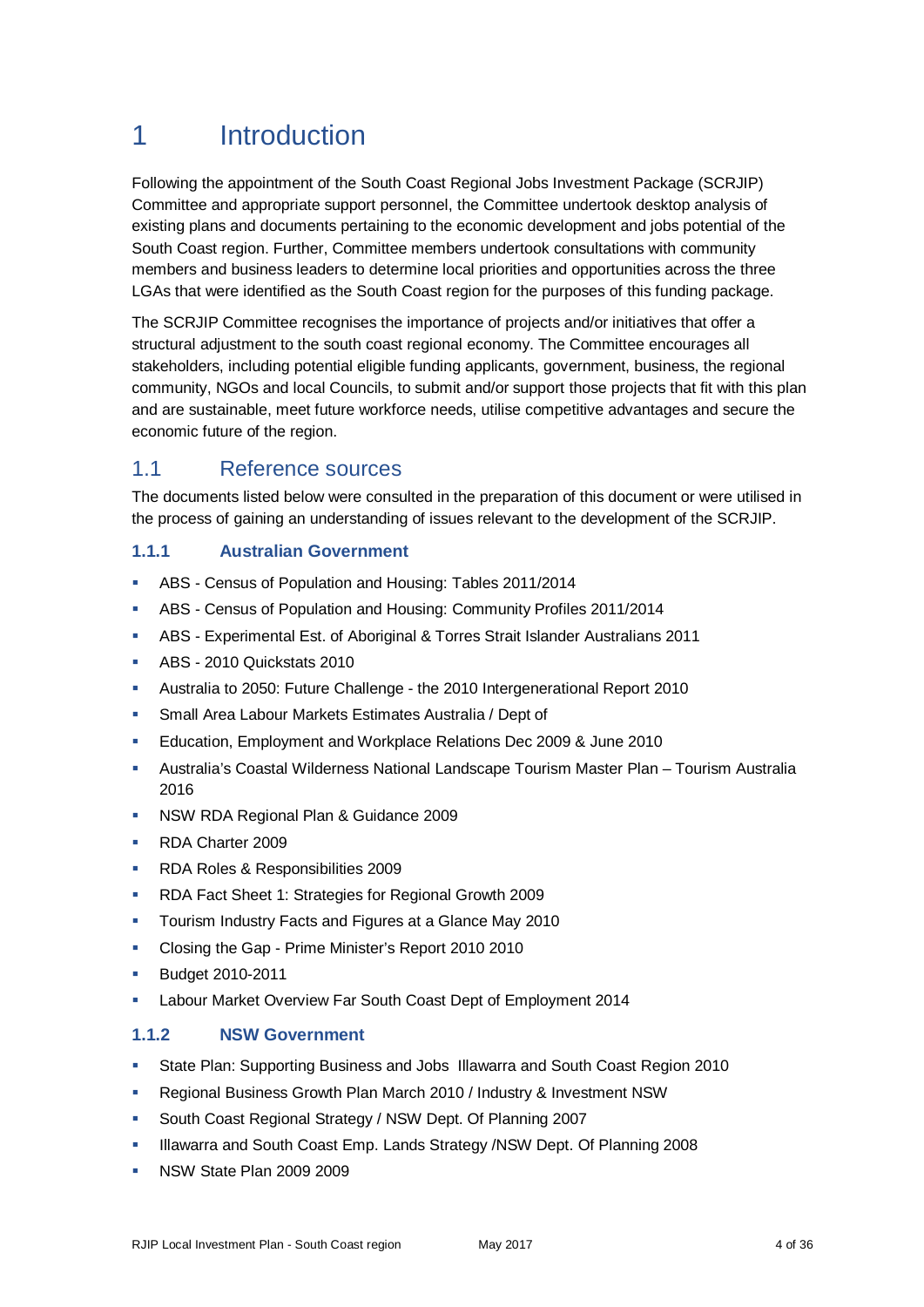- NSW State Plan 2009 Illawarra Local Action Plan 2009
- NSW State Plan 2009 South East NSW Local Action Plan 2009
- NSW Regional Innovation Strategy: Resilient Business, Sustainable Jobs 2009
- Tourism New South Wales (TNSW) 2010
- NSW Maritime Port of Eden 2016
- **NSW Budget 2015-2016**
- **NSW Planning and Environment 2017**
- **South Coast NSW Destination Management Plan 2012**
- **NSW Government Local land Services 2016**
- **NSW Dept. of Industry 2017**

#### **1.1.3 Local Government**

- Shoalhaven City Council (SCC) Management Plan 2009 2012
- **Community Strategic Plan 2020 2009**
- SCC Tourism Masterplan Destination Management Strategy 2012-2017
- **Shoalhaven the Enterprising Alternative 2013**
- **Shoalhaven Statistic and Studies 2015**

#### **1.1.4 Eurobodalla Shire Council**

- Management Plan 2010 **–** 2014 2010
- Airport Master Planning Report and Land use Report 2006
- Eurobodalla Destination Management Plan 2011-2020 2011
- **Eurobodalla Shire Council Tourism Statistics 2016**

#### **1.1.5 Bega Valley Shire**

- Bega Valley Shire 2025 20 Year Plan 2006
- Sapphire Coast Draft Destination Management Plan and supporting strategies: National Landscapes–Australia's Coastal Wilderness Exp. Development Strategy
- Sapphire Coast Heritage Tourism Strategy 2012
- Bega Valley Shire forecast id 2017
- Bega Valley Tourism 2017

#### **1.1.6 Other**

- RDA Far West, Regional Plan 2010 **–** 2020 2010
- OECD [How Regions Grow](http://www.oecd.org/datoecd/18/45/42446805.pdf) 2009
- **SEATS SEATS Election Policy Documents 2010**
- SCRTO South Coast Destination Management Plan 2013
- [Royal Australian Navy -](http://www.navy.gov.au/establishments/hmas-creswell) HMAS Creswell 2013
- **[Royal Australian Navy -](http://www.navy.gov.au/establishments/hmas-albatross) HMAS Albatross 2013**
- **[IRIS Research](http://www.iris.org.au/) 2013**
- **[Destination NSW](http://www.destinationnsw.com.au/tourism/facts-and-figures) 2014**
- **RDA Far South Coast Strategic Regional Plan 2012-2017**
- RDA Far South Coast NSW South Coast Skills Audit 2016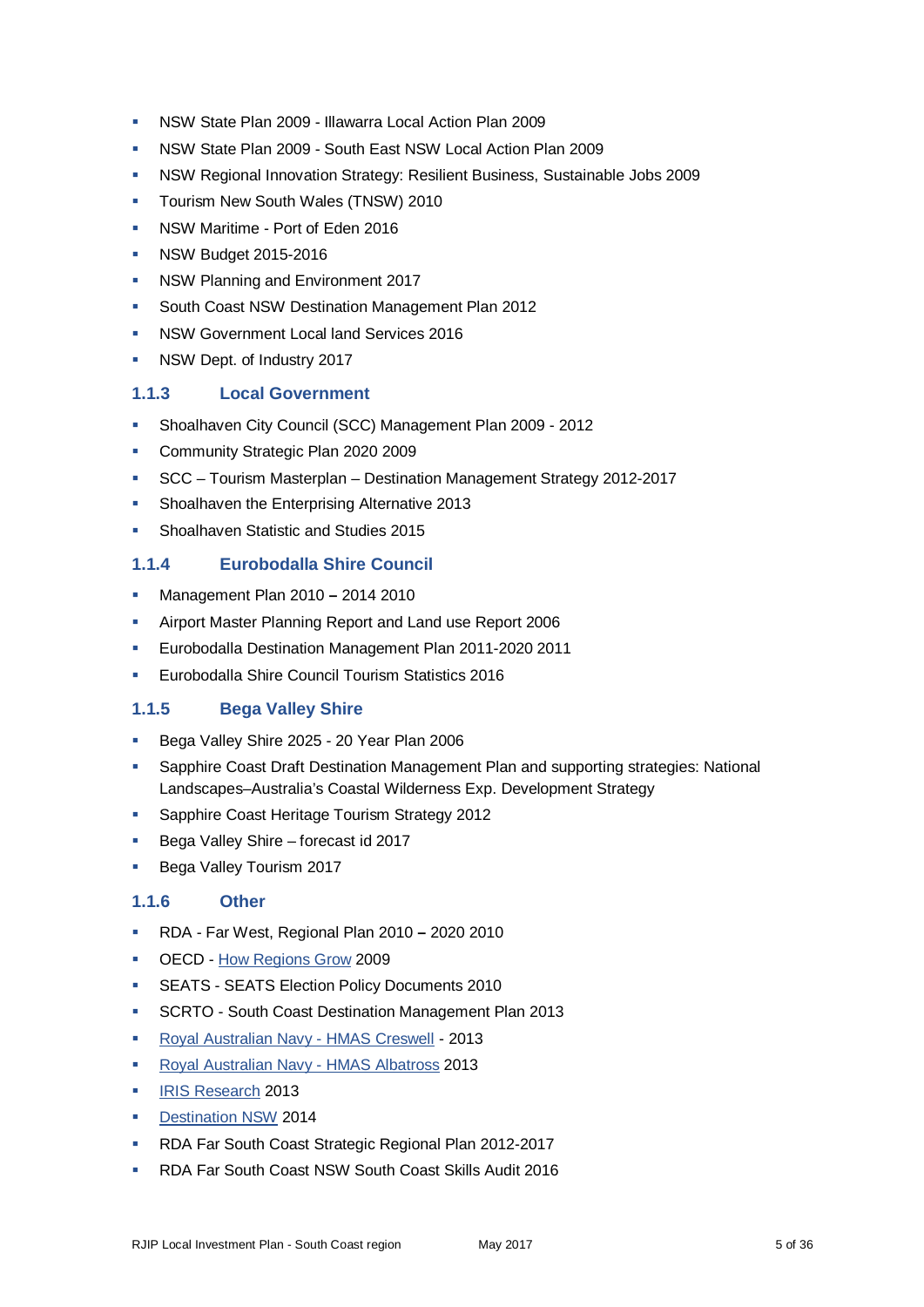- **RDA Far South Coast Equine Industry Scoping Report 2012**
- RDA Far South Coast Report into the economic and jobs growth potential of the agriculture, viticulture and aquaculture industries on the NSW Far South Coast 2016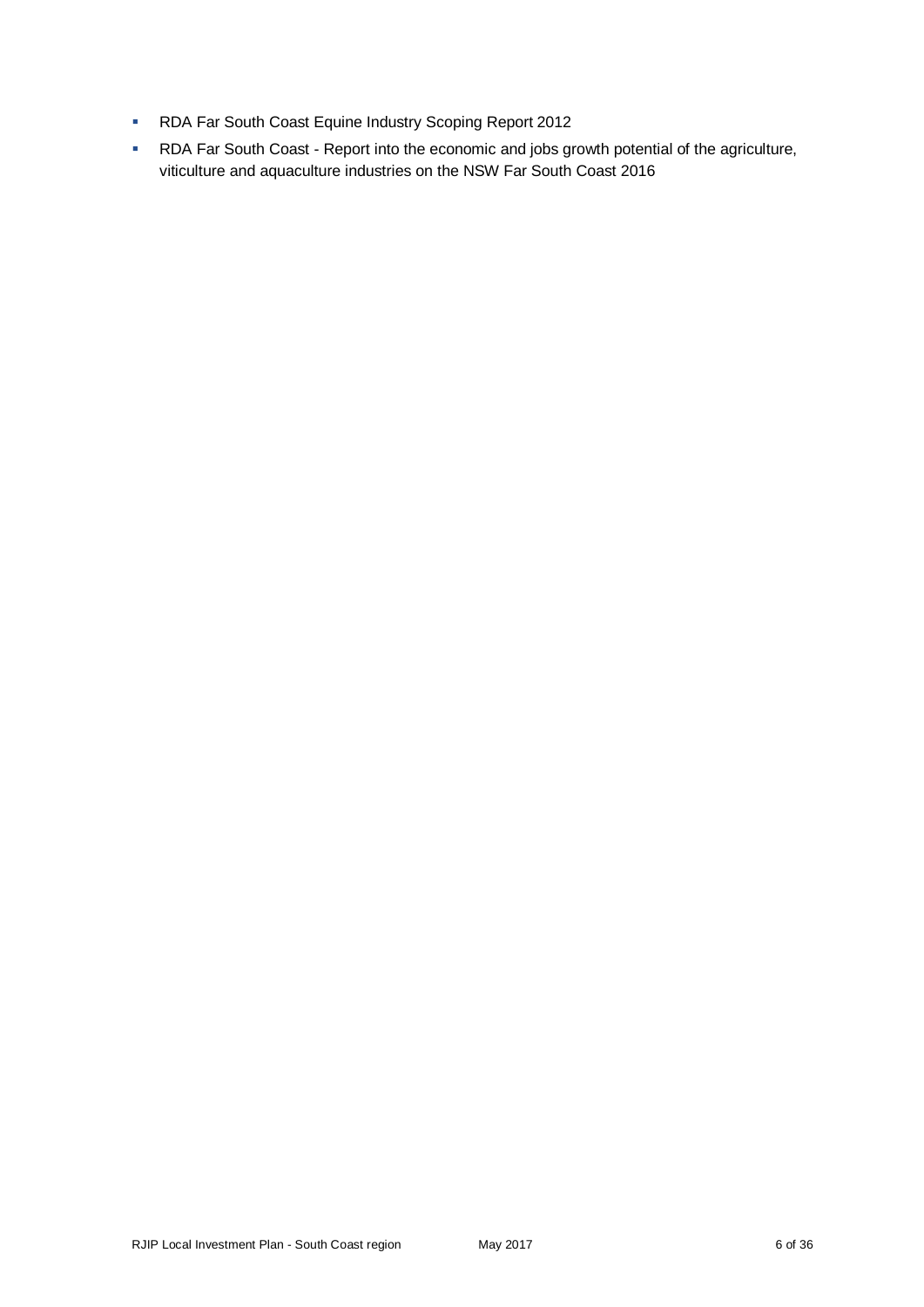## 2 The Region



## 2.1 Population

172,650 persons (2016 est. resident population)

Growth Rate: 3.74% (2011 – 2016) 0.51% average annual growth

## 2.2 Key Industries

- **Retail**
- Health Care and Social Assistance
- **Construction**
- **Manufacturing**
- **Defence**
- **Tourism and Agriculture**

## 2.3 Number of Businesses by Industry – (top 10 shown)

| Construction                                    | 2484   |
|-------------------------------------------------|--------|
| Agriculture, forestry and fishing               | 1250   |
| Rental, hiring and real estate services         | 1165   |
| Retail trade                                    | 1101   |
| Professional, scientific and technical services | 989    |
| Tourism                                         | 863    |
| Financial and insurance services                | 647    |
| Health care and social assistance               | 638    |
| Transport, postal and warehousing               | 631    |
| Other services                                  | 613    |
| Total Businesses FSC (2014)                     | 12.123 |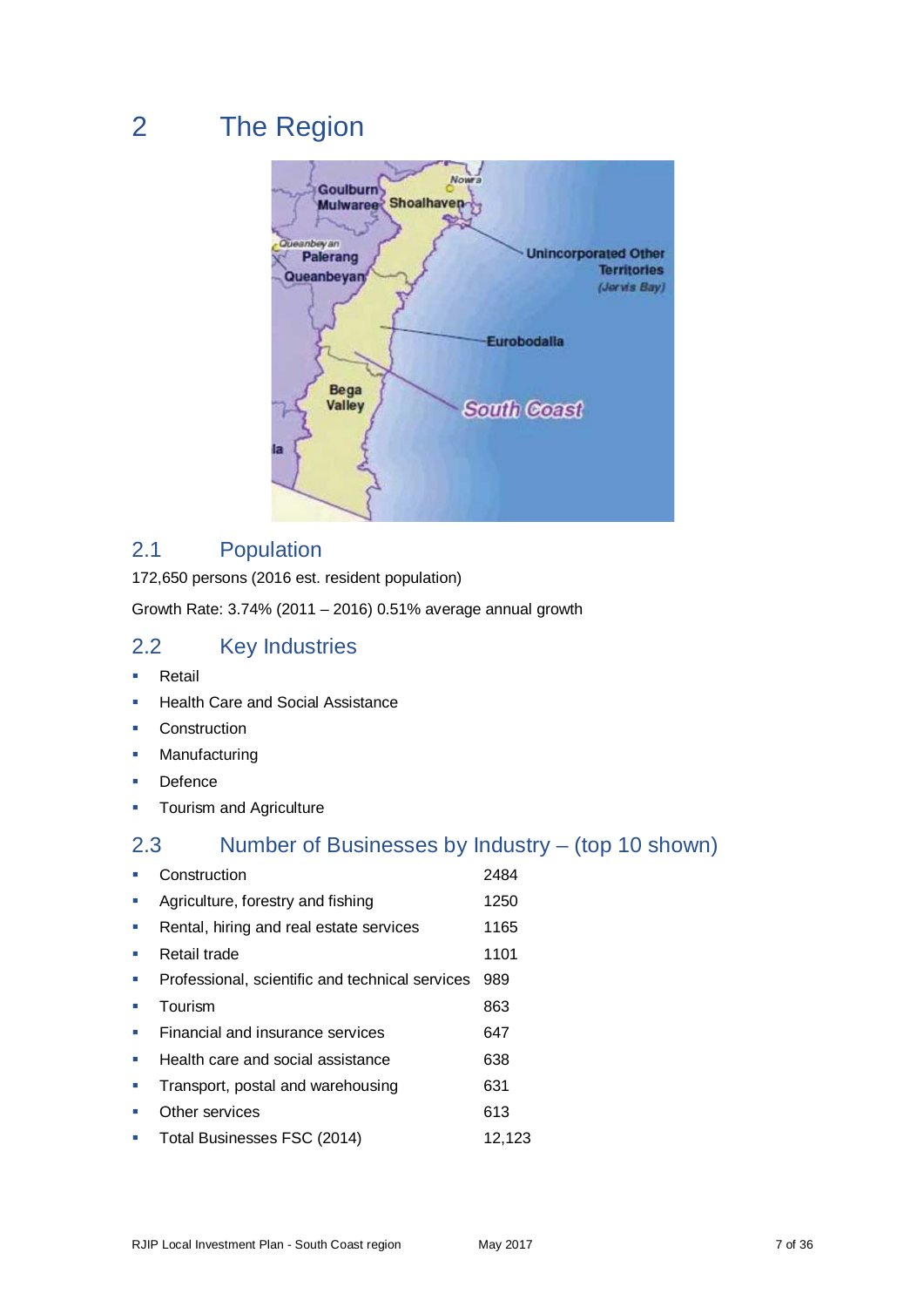## 2.4 Council Areas

City of Shoalhaven, Eurobodalla Shire and Bega Valley Shire

## 2.5 Location & Environment

The Far South Coast (FSC) of NSW is a region covering 14,230sqkm of coastal land from Berry in the north to the NSW/ Victoria border in the south.

It is made up of three local government areas – Shoalhaven City, Eurobodalla Shire and Bega Valley Shire.

The FSC is strategically located between the nation's main capital cities, approximately 2-5 hours from Sydney, 6-10 hours from Melbourne and just 2 hours from Canberra.

The FSC is renowned for its natural beauty with nearly 400 km of coastline; numerous marine parks, thirty one national park areas and extensive areas of state parks.

The region generally has mild, pleasant weather. The summers are warm with an average maximum of 27°C while the winters generally have a minimum range from 1°C to 12°C. (Bureau of Meteorology).

## 2.6 People & Community

The estimated resident population of the FSC as at 30 June 2016 was 172,500 persons.

More than half of these were in the Shoalhaven (99,800).

The population has increased by 3.74% over the last five years and currently has a density of around

14.9 people per square kilometre (average of Shoalhaven and South Coast).

At the time of the last census, 3.7% of the population identified itself as being of Indigenous heritage, compared to a national average of 2.3%. One eighth of the local population (12.5%) was born overseas, with North-West Europe the main point of origin at 8.0%. Common birth places include England, New Zealand, Germany and the Netherlands. The FSC's share of persons born overseas is notably lower than the national average of 22.2%.

Nearly three quarters of local households are made up of families (71.5%), with an additional 2.5% in groups.

Persons living alone account for 26.0% of households.

Just over a third of local families were couples with children (35.4%), with most of these including children under 15 years and/or dependent children (29.4%).

Nearly half were couples without children (47.8%), while 15.8% were single parent families.

Persons aged 65 years or older accounted for 20.6% of the resident population.

## 2.7 Population Projections

According to the NSW Department of Planning and Environment, the population of the FSC is expected to reach 177,650 by 2021 and 185,250 by 2031.

Shoalhaven LGA will account for both the greatest numerical and the greatest proportional increase in population to the year 2031, with 108,150, an increase of 12.42% based on 2011 figures.

Bega Valley will experience a 9.96% increase to 36,450 and Eurobodalla will experience an increase of 9.57% to 40,650.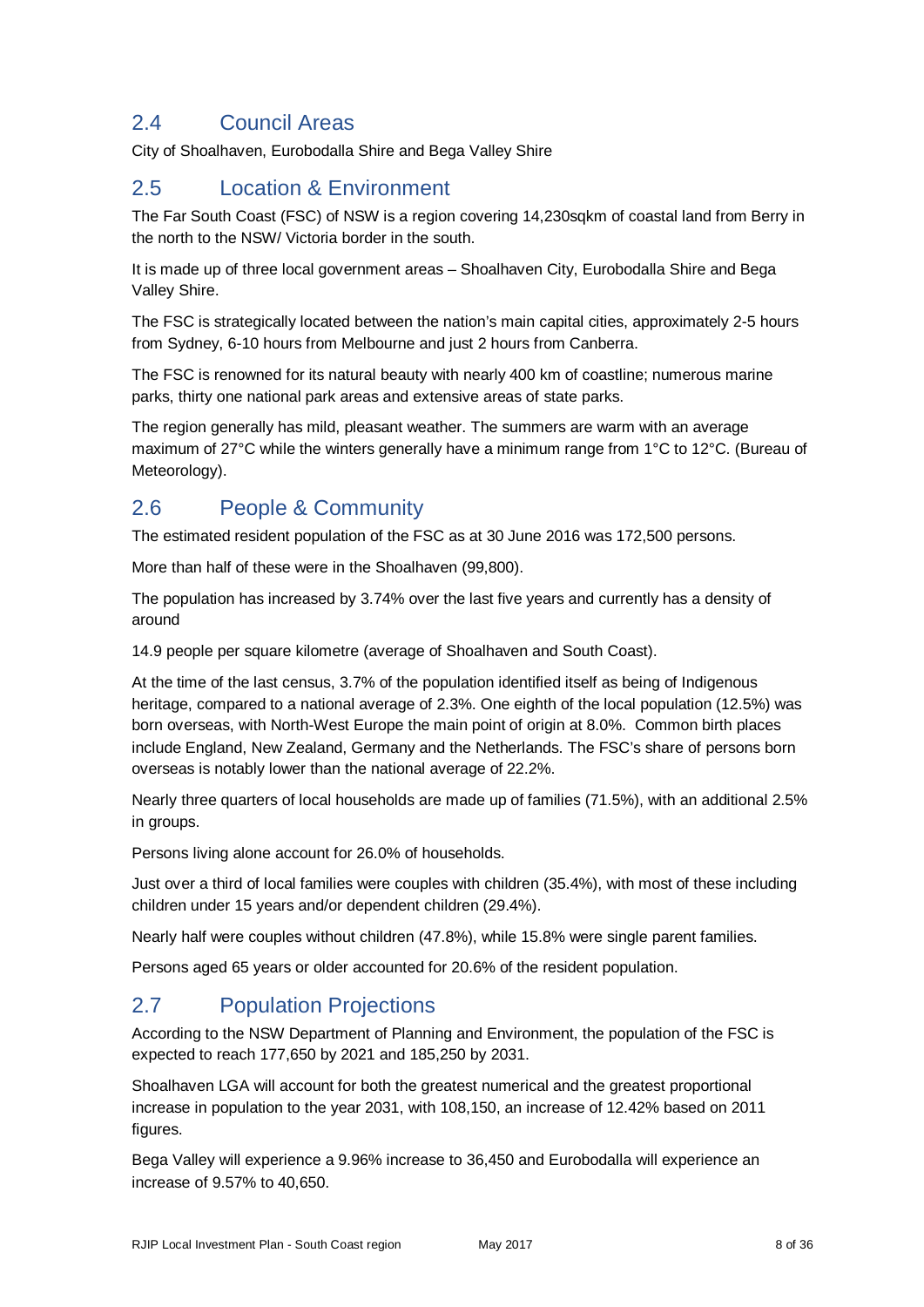In line with what is occurring across the country, the average age of the population of the FSC is increasing. Retirees are making a 'sea change' to the FSC and youth are moving away, resulting in an aging population. Singles and childless couples will dominate the region in the future.

## 2.8 Workforce

At the time of the 2011 census, the FSC labour force consisted of 64,059 persons. Of those, 92.2% were employed, with 49.9% in full-time work and 34.9% in part-time work. 7% of the labour force was classified as unemployed (ABS). The Shoalhaven area reported an unemployment estimate of just under 8% in 2017 with Eurobodalla at over 7% and Bega Valley at 4.7%.

The largest employer in the FSC is the Health Care & Social Assistance sector, increasing employment from 6,451 people in 2006 to 8,159 people in 2011 (13.9%).The Retail Trade accounted for 7,677 people in 2011 (13.1%), decreasing from 8,178 in 2006. Tourism employs 5,902 people (10.1%), Construction 5,528 people (9.4%) and Public Administration & Safety 4,464 people (8.4%).

More recently, the average unemployment rate for the FSC was 7%, compared to the national average of 5.8% (My Region).

## 2.9 Income

In the year ending 30 June 2011, the FSC's average wage was \$37,220 per year. NSW's average wage was \$53,917 and the national average was \$51,923 per year.

The highest percentage of total family income (17.59%) for the FSC in 2011 was between \$1,000 and \$1,499 per week (My Region).

## 2.10 Economy, Industry & Business

At 30 June 2014 there were 12,095 registered businesses in the FSC.

The distribution of the workforce across the region's industries is an effective way of gauging their relative strength and importance in the FSC economy.

The FSC places its importance on Health Care & Social Assistance as this industry is the largest employer in the region (13.9%). The Retail Trade is the second largest industry, employing 13.1% of the workforce. This is due to the large tourism numbers in the FSC. Tourism employs 10.1% of workers, Construction 9.4% and Public Administration & Services employ 8.4% of the workforce. These industry employment percentages for the FSC are all higher that the Regional NSW percentages.

Education & Training and Manufacturing are marginally smaller in the FSC, employing 7.9% and 7.6% of workers, respectively. While these are two of the larger employing industries in the region, their share is below the Australian benchmark of 8.6% and 8.3%, respectively.

| Industry                                  | <b>FSC</b> | <b>Regional NSW</b> |
|-------------------------------------------|------------|---------------------|
| Health Care & Social Assistance           | 13.9%      | 13.0%               |
| <b>Retail Trade</b>                       | 13.1%      | 11.4%               |
| Tourism                                   | 10.1%      | 7.7%                |
| Construction                              | 9.4%       | 7.9%                |
| <b>Public Administration &amp; Safety</b> | 8.4%       | 7.2%                |
| <b>Education &amp; Training</b>           | 7.9%       | 8.6%                |

There are a number of industrial and commercial business parks throughout the region.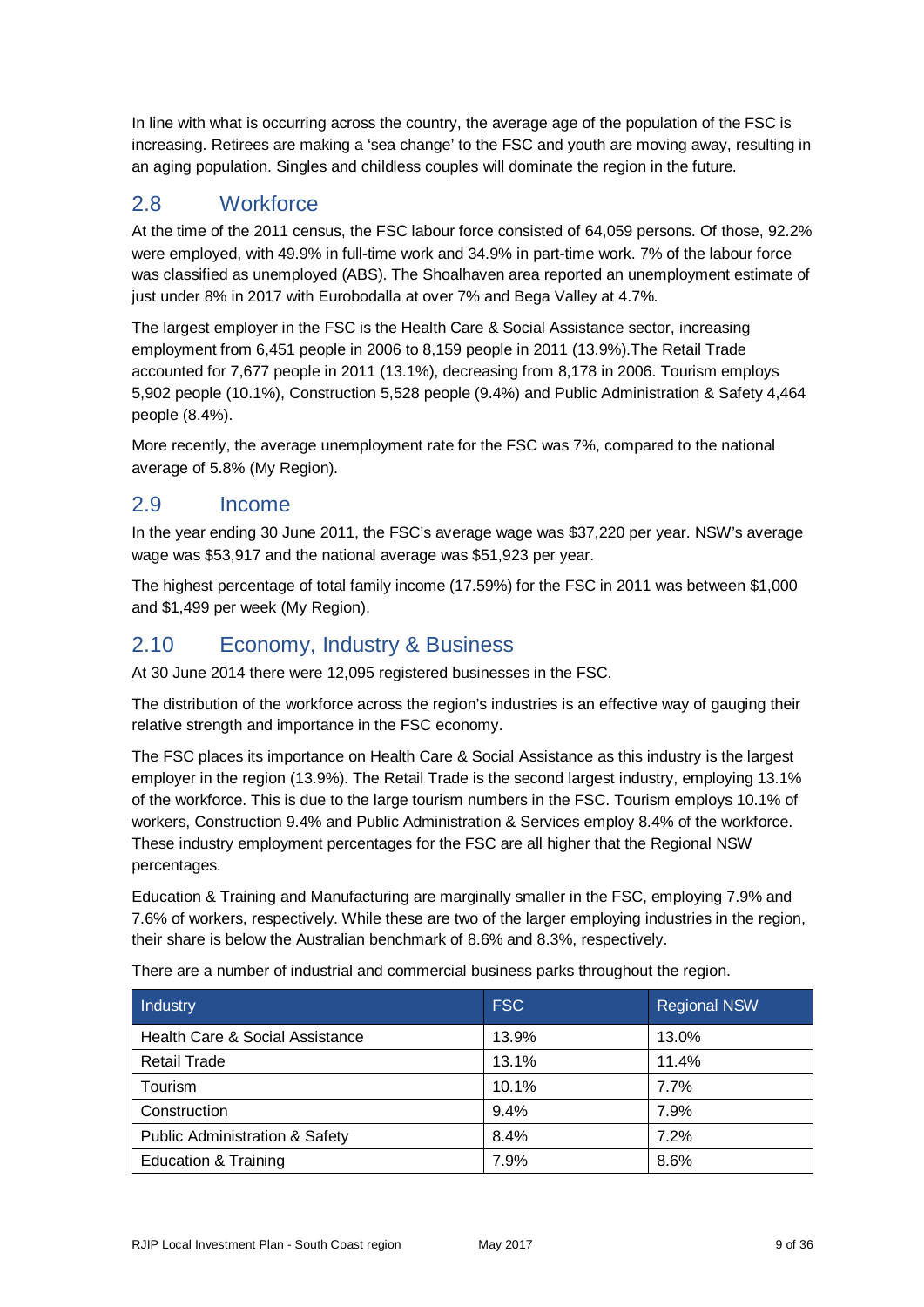| Industry                                     | <b>FSC</b> | <b>Regional NSW</b> |
|----------------------------------------------|------------|---------------------|
| Manufacturing                                | 7.6%       | 8.3%                |
| Professional, Scientific & Tech. Services    | 4.4%       | 4.6%                |
| <b>Other Services</b>                        | 3.8%       | 3.9%                |
| Transport, Postal & Warehousing              | 3.7%       | 4.2%                |
| Agriculture, Forestry & Fishing              | 3.2%       | 5.8%                |
| <b>Administrative &amp; Support Services</b> | $3.1\%$    | 2.8%                |
| <b>Wholesale Trade</b>                       | 2.2%       | 2.8%                |
| Inadequately described or not stated         | 2.0%       | 2.1%                |
| Rental, Hiring & Real Estate Services        | 1.7%       | 1.4%                |
| <b>Arts &amp; Recreation Services</b>        | 1.6%       | 2.1%                |
| Financial & Insurance Services               | 1.6%       | 2.2%                |
| Info. Media & Telecommunications             | 1.1%       | 1.0%                |
| Electricity Gas Water & Waste Services       | 1.1%       | 1.5%                |
| Mining                                       | 0.3%       | 2.5%                |

#### **2.10.1 Manufacturing**

Despite having a share of employment that is lower than the Australian average, manufacturing is one of the region's key income generating industries. Manufactured products range from dairy goods to papers, timber to surf clothing and yachts. Some notable FSC products include Bega Cheese, Manildra Ethanol, Nowra Chemicals, Bodalla Cheese, South Coast Milk, Argyle Prestige Meats and Shoalhaven Abalone.

#### **2.10.2 Defence**

The region's Public Administration & Safety industry is boosted by the defence sector in the Shoalhaven. The Shoalhaven is home to two Navy bases – HMAS Albatross and HMAS Creswell. The primary task of HMAS Albatross is to support the four Naval Air Squadrons, which provide air support to the fleet. The four squadrons and the aircraft they operate are:

- 723 Squadron with AS350 Squirrel and Bell 429 helicopters
- 816 Squadron with S-70B Seahawk helicopters and
- NUSQN 808 with MRH-90 helicopters.
- **725 Squadron with MH-60R helicopters**

816 Squadron will receive a new Helicopter Flight Aircrew training System in 2018, representing an investment of \$157M.

HMAS Creswell is located on the south-western shores of Jervis Bay in the Jervis Bay Territory. Creswell consists of the RAN College and four other departments. The School of Survivability and Ship's Safety teaches firefighting, damage control and nuclear, biological and chemical defence. Listed on the National Register as a significant heritage site, a quarter of HMAS Creswell's buildings are heritage listed (Navy, 2013).

#### **2.10.3 Agriculture**

The FSC was traditionally an agricultural region. The rich lands and vast waterways in the area are ideal for agricultural/aquaculture production. A number of FSC agricultural/aquaculture products are being successfully exported around the world, including Bega Dairy, Australia's Oyster Coast Oysters and Shoalhaven Abalone which are proving popular in Japanese markets. Other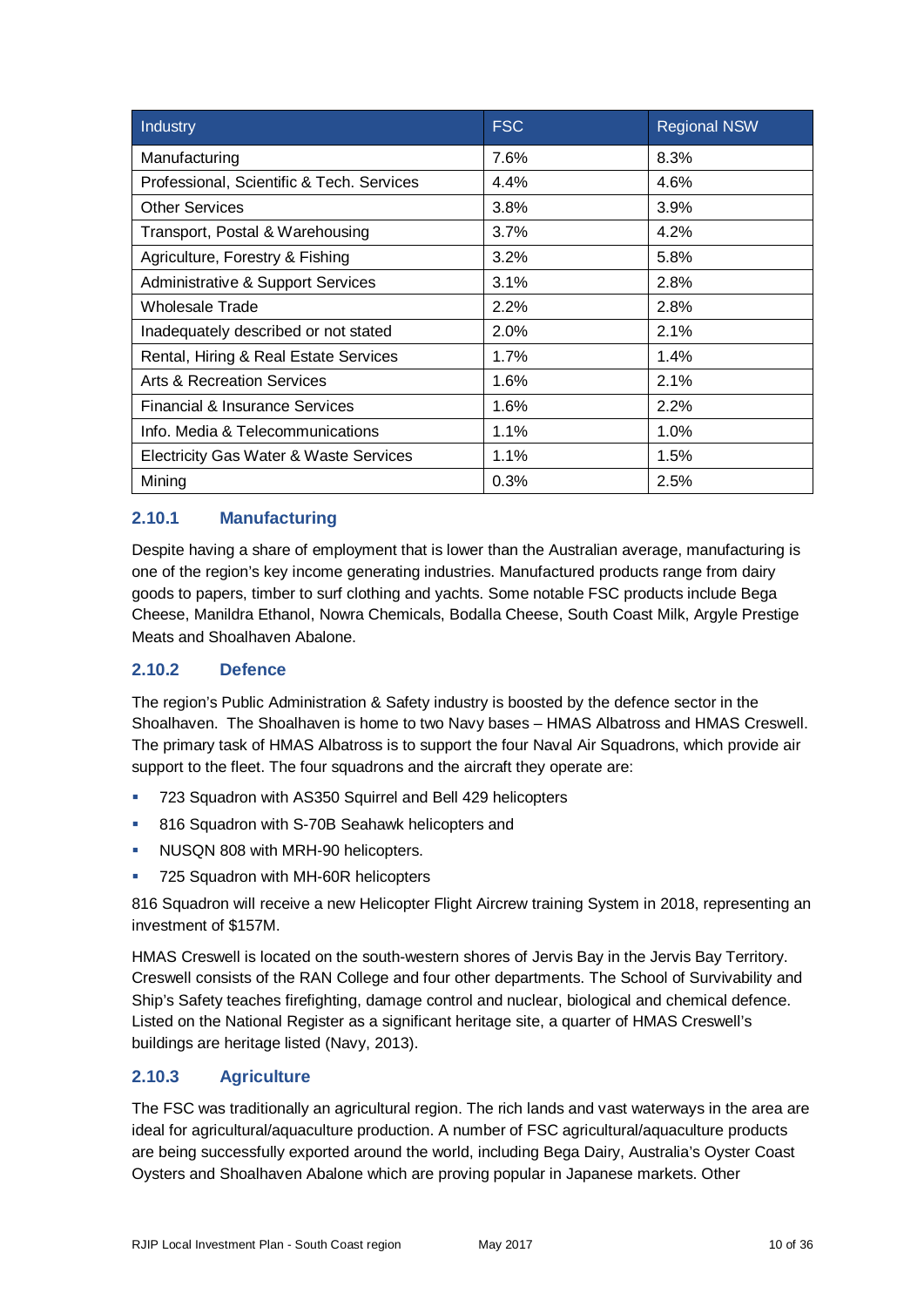agricultural producers include South Coast Dairy, Tilba Dairy, Bodalla Dairy and other niche food producers. The FSC also produces timber, beef, flowers, seeds and wine for domestic and international markets. In total, local agricultural and aquaculture production was identified as contributing in excess of \$156M in 2011, half of which was from livestock products such as beef and milk (RDS FSC 2016).

#### **2.10.4 Education**

The University of Wollongong has campuses located in all three LGAs. Students can complete studies in a range of courses from the Arts, Commerce, Aquaculture, Nursing, Education and Health & Behavioural Science and faculties as well as the Graduate School of Medicine. A new mental health facility, an initiative of Shoalhaven City Council and The University of Wollongong is currently under construction at the West Nowra campus.

TAFE NSW has campuses located in all three LGAs, offering courses in subjects such as Aged Care, Community Services, Health, Disabilities, Trades, Business, Agriculture, Hospitality, Tourism, Information Technology, Child Studies and Industry legislative compliance.

There are numerous primary and secondary schools throughout the FSC, both public and private.

There are a number of Registered Training Organisations including Community Colleges in all three LGAs.

Education and training employ 7.9% of the regions workforce.

### **2.10.5 Tourism**

With over 400km of pristine coastline as well as vast national and state parks, the NSW south coast is the third most visited region in NSW, attracting 4.9 million visitors (excluding figures for Jervis Bay). This equates to 12.3% of total visits made within NSW making the FSC one of the state's most popular tourist destinations. This annual visitation is a balanced division between daytrippers and overnight visitors. Over 70,000 international visitors travel to the FSC region each year.

There are over 86 tourist accommodation establishments with five or more rooms in the FSC that offer approximately 2,261 guest rooms (Destination NSW 2014), however, there are many more establishments with 4 or less rooms.

The NSW Government on July 6, 2016 announced it would invest \$43 million over four years in a major overhaul in the way regional and rural areas attract visitors, including the creation of six new Destination Networks throughout NSW.

The Destination Networks will replace the current Regional Tourism Organisation structure.

Destination NSW will be working with each of the Destination Networks to market each region, showcasing the diverse range of destinations and experiences Regional NSW has to offer to potential visitors across NSW, Australia and to the world.

To drive the growth of the visitor economy in Regional NSW, six new and professionalised regional tourism entities will be established. The new DNs covering the Far South Coast region will include:

- Destination Southern NSW (including the Snowy Mountains and the Far South Coast)
- Destination Sydney Surrounds South (including the Southern Highlands, Wollongong and Shoalhaven)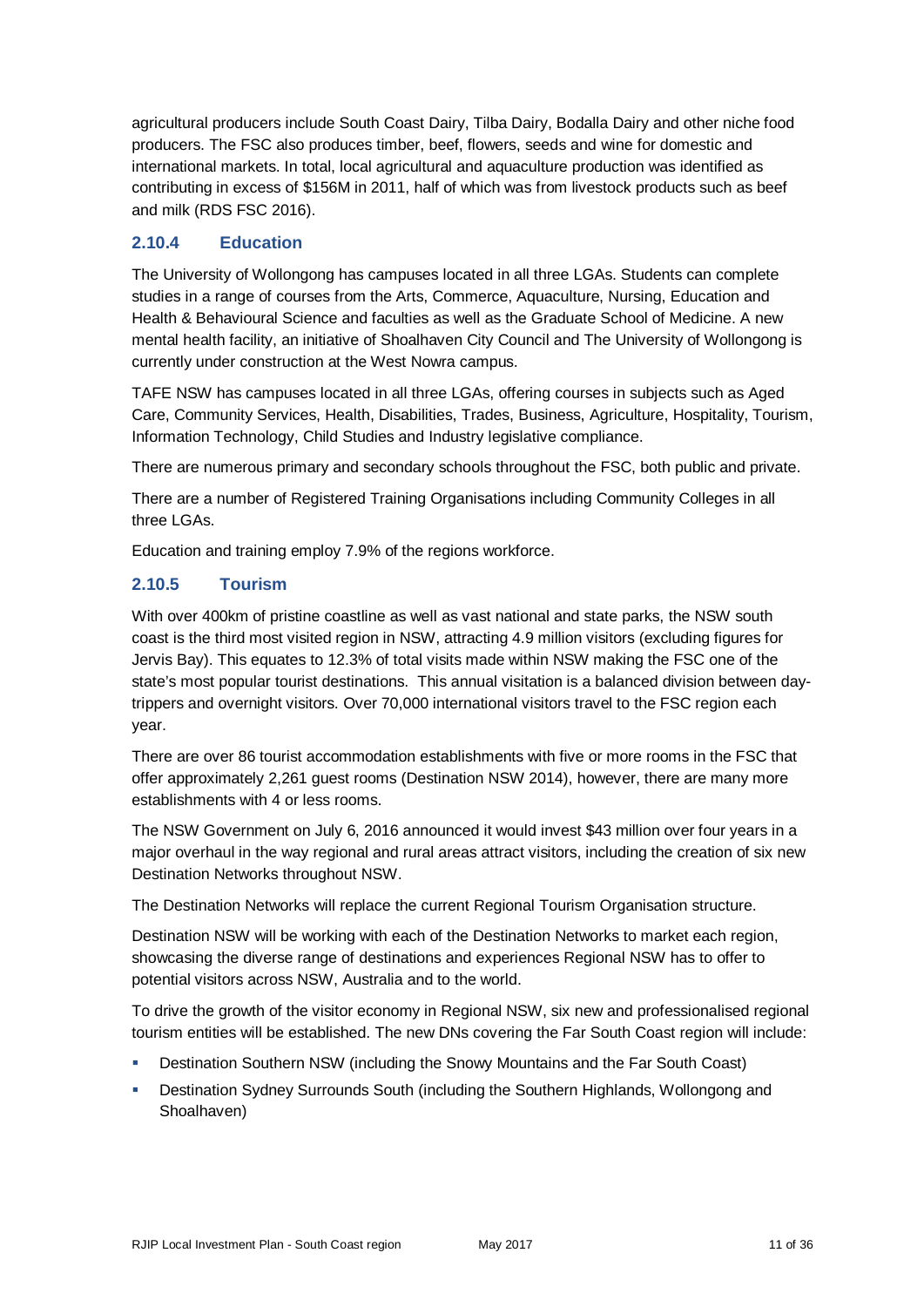#### **2.10.6 Property**

The FSC offers a wide range of housing options with both residential and holiday homes available at various price points. In the Eurobodalla, the median dwelling sale price was \$360,500 in 2013. The Shoalhaven and Bega were slightly lower at \$350,500.

#### **2.10.7 Infrastructure**

The FSC region has a range of infrastructure assets that support economic development and employment, including the Port of Eden, which is the main port for the South Coast supporting export activities, commercial fishing and more recently cruise ships. Funding was finalised in 2016 following concept design and feasibility studies for the extension of the breakwater wharf. Tenders have now been called for the construction of this facility, collectively named the Safe Harbour Project, incorporating the break wall extension and wave attenuator. This development in the Snug Cove precinct will allow up to 40 cruise liners a year of up to 300m length to berth and will bring an estimated \$44M into the local economy. These improvements to the port will also facilitate increasing capacity for smaller recreational vessels and the local fishing fleet.

The upgraded Moruya Airport and Merimbula Airport provide access to Sydney, Melbourne and Canberra (Dept. of Planning) and Shoalhaven has the South Coast Correctional Facility at South Nowra. The centre commenced operations in 2010 and was built at a cost of \$130M. The Centre provides 250 jobs and injects \$20M per annum into the local economy (SCC, 2013). The centre will be expanded to include an extra 360 beds, due for completion in 2019.

The FSC is serviced by electricity, water, sewerage and LP gas. Natural gas is only available in the Nowra/ Bomaderry area.

A number of major road arteries connect the region to nearby capitals. The Princes Highway, linking Sydney and Melbourne, passes through the FSC and is the main transport corridor for the region. Canberra can be reached by main roads from Nowra, Batemans Bay and Bega with the southern sections of the region relying heavily on the Kings Highway. There is a train line from Bomaderry (Nowra) linking the Shoalhaven at the northern most point of the region to Sydney. Additionally a number of coach services operate in the FSC.

There are a number of public and private hospitals located in the region, including those at Berry, Nowra, Milton, Batemans Bay, Moruya, Bega and Pambula. There are also numerous medical centres, health clinics and GP services throughout the region including the recently completed Cancer Care Centres at Nowra and Moruya.

Infrastructure across the region is in need of a general upgrading and expansion to meet the needs of the forecast population increases and our aging demographic. Specific infrastructure projects will be required to allow for and encourage regional growth.

## 3 Investment sectors and strategic priorities

## 3.1 Investment Sector: Tourism and tourism support

#### **3.1.1 Evidence**

The South Coast is the third most visited tourism region in NSW, ranking behind Sydney and the NSW North Coast (combined North Coast and Northern Rivers Regions). In 2012 the South Coast attracted 9.0134 million visitors with these visitors spending an estimated \$1.902 billion dollars within the Region (South Coast Regional Tourism Organisation (SCRTO) Destination Management Plan 2013-2020). Within the context of the South Coast region, the LGAs are positioned within the SCRTO Destination Management Plan as follows: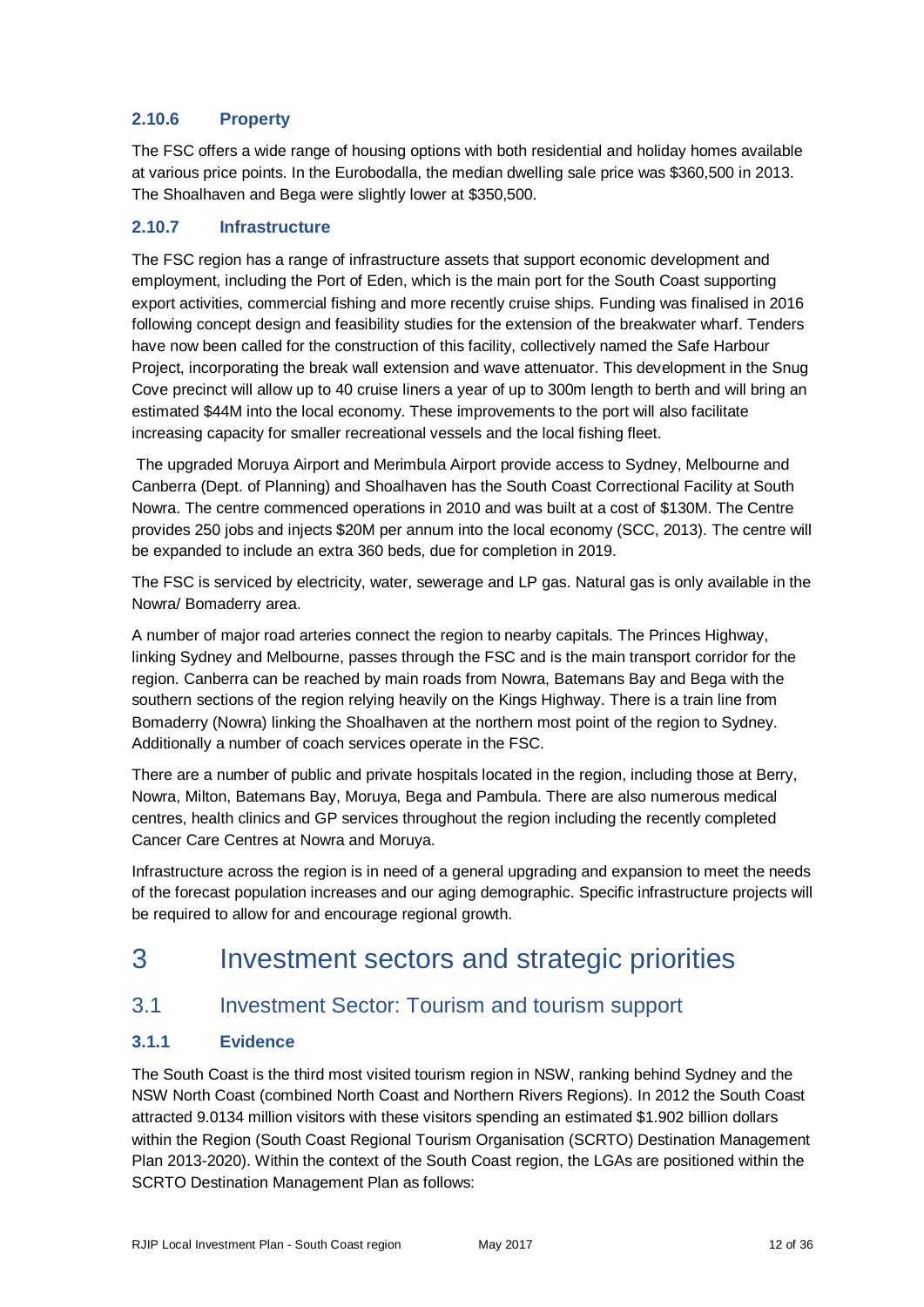- Shoalhaven City Shoalhaven City will remain the most popular destination in NSW outside of Sydney. Within the South Coast Region, the Shoalhaven will be positioned within the context of the 'Heart, soul and essence of the South Coast.'
- Eurobodalla Shire Nature Coast / Land of Many Waters / Bring Out Your Better Nature a slower more relaxed pace of life, unspoilt beaches and forests, uncrowded natural world with nostalgic connections.
- Sapphire Coast (Bega Valley) Australia's Coastal Wilderness a range of world class naturebased and cultural experiences in unspoilt natural environments and unique and welcoming communities. An accessible yet remote coastal destination where you can escape to the lakes and forests, or stand on the beach with no one else's footprints but your own!

The key assets that underpin the tourism industry and the broader visitor economy of the South Coast region include:

- The diversity of landscapes and the beauty of the physical environment spectacular coastal scenery, National Parks and forests, rich agricultural areas and the forested slopes and sheer cliffs of the backing escarpment.
- The pristine nature of many of the beaches, waterways and forests within the Region. The significance of these assets is recognised in the southern part of the Region being included in the Australia's Coastal Wilderness iconic landscape experience. The pristine waterways also produce quality seafood – with fresh seafood being part of the South Coast experience.
- The quality of the natural environment preserved within a network of National Parks, Wilderness Areas, State Forests, State Conservation Areas, Crown Reserves and Marine Parks. In addition to being part of the attraction base of the area, these Parks and reserves contribute strongly to the scenic and lifestyle attributes of the Region.
- Plentiful marine life and wildlife including whales, dolphins, seal colonies, turtles, kangaroos, wombats and the migratory sea birds. The presence of the kangaroos in some of the coastal villages and along the beaches is a popular attraction, particularly for families, new immigrants and international visitors.
- The three high profile Bays Jervis Bay, Batemans Bay and Twofold Bay.
- Warm temperate climate year round no wet season and low humidity; cooler than the adjoining tableland areas in summer and warmer in winter; warmer than Victoria.
- The uncrowded, relatively undeveloped and un-commercialised nature of the area. As a result of the settlement pattern of the area and the large tracts of native forest, the capacity of the Region to 'absorb' volume without being perceived as overcrowded, is significant.
- $\blacksquare$  Lifestyle traditional, relaxed, safe the environment of the coastal villages provide the opportunities to sample the simple pleasures, get back to basics, allows children the freedom to explore and discover, and visitors to re-connect with nature and socially with family and friends.
- Diversity of coastal and hinterland towns and villages including the historic towns and villages which offer quality boutique shopping, galleries and dining experiences.
- Rich Indigenous and post contact history with a diversity of 'stories' and Indigenous heritage and a range of Indigenous tourism experiences.
- The availability of a diverse range of accommodation across all price ranges.
- The availability of a range of quality venues, sporting facilities and supporting infrastructure as the basis for growing the business and sport events, and weddings and functions markets.
- Recognised food and wine region notable for dairy (particularly cheese and milk), oysters, seafood, organic niche producers, farmers markets, food processing and viticulture.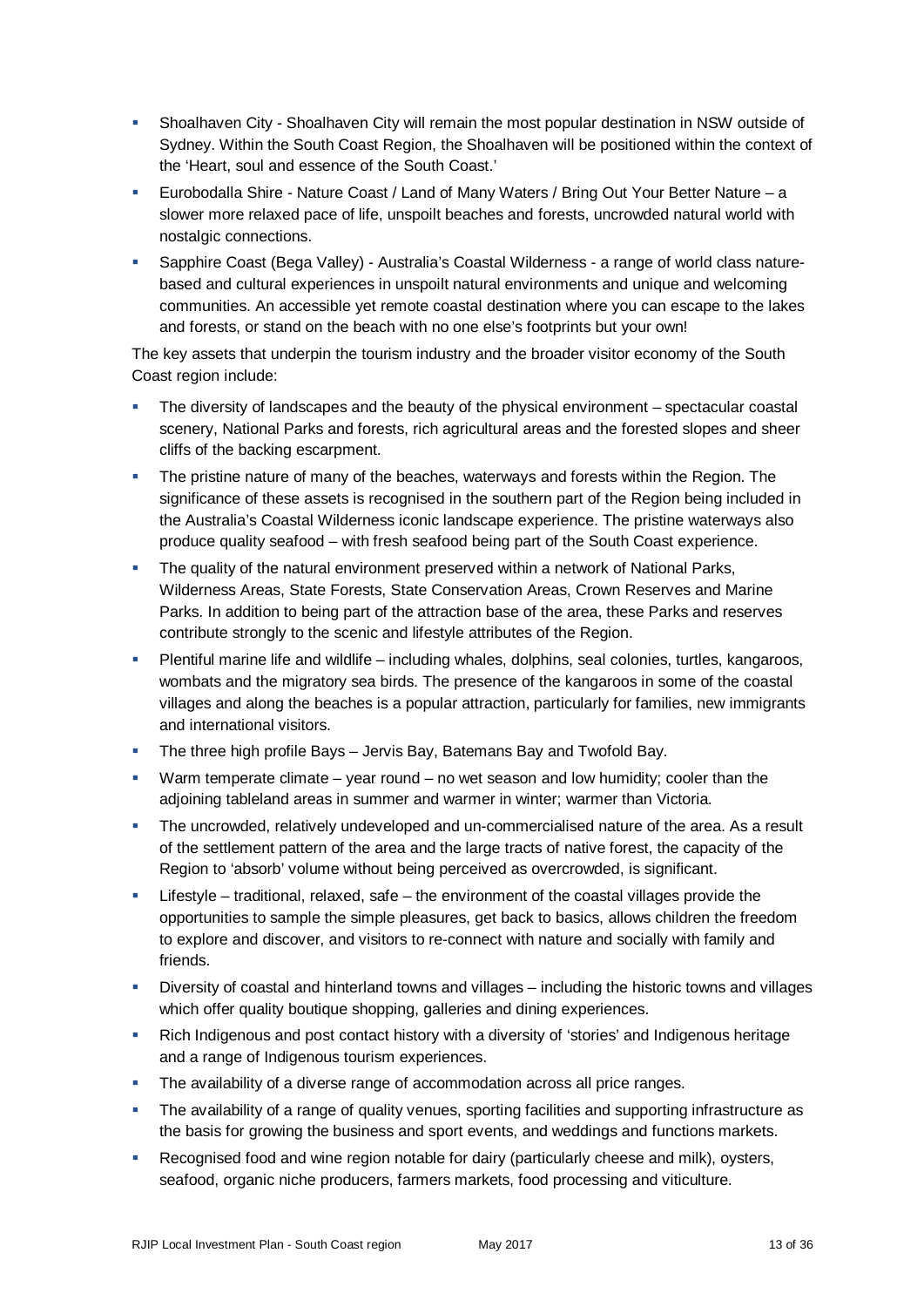- **Potential to leverage against other government funded projects such as the extension of the** wharf at Snug Cove, Eden to allow for large cruise ship visitation.
- Key infrastructure assets include Merimbula Airport, Moruya Airport, Canberra International Airport, Port of Eden, South Coast wineries and diverse and wide ranging accommodation facilities and the upgraded Princes Highway.

#### **3.1.2 Strategic priorities**

- Extend the range of visitor experiences available including, but not limited to, cultural tourism, emerging markets and inclusive tourism
- Increase tourism spend by attracting high yield and overseas market segments
- **IMPROVE THE GUALITY IS ADDETED ASSET ASSET ASSET IS A LIM I**n and improve transport
- Grow the regions brand recognition nationally and internationally (e.g. 'Australia's Oyster Coast')
- **Increase the regions attractiveness such as through iconic gateway projects**
- Facilitate tourism activity and increase visitor nights through improved and additional infrastructure and/or innovation/technology (e.g. marinas, slipways, fishing and boating infrastructure, accommodation, airports, transport hubs, coastal walks, equine tourism, sports tourism.

#### **Evidence (for identifying these strategic priorities)**

The SCRTO Destination Management Plan, the Regional Development Australia – Far South Coast (RDA FSC) Strategic Regional Plan, DNSW and each LGA Council within the Far South Coast region identify tourism as a major industry sector for the region. This sector offers employment opportunities from entry level positions to senior management roles and encourages innovation and entrepreneurship. Within a diverse and widely spread geographic area, tourism offers a range of opportunities particularly to those within the lower socio economic demographic and within an area suffering from high unemployment.

## 3.2 Investment Sector: Manufacturing and transport logistics

#### **3.2.1 Evidence**

An established manufacturing sector exists on the South Coast and is home to one of Australia's largest and most iconic manufacturers, Bega Cheese. Other large manufacturers in the region include Manildra at Bomaderry and other Defence related industries in Nowra that service HMAS Albatross, and the naval wharf at Eden and Allied Natural Wood Exports at Eden.

The 2011 Census advises that manufacturing employs 4,167 persons on the South Coast.

Of all industry sectors, manufacturing has the longest supply chain impacts in consuming local services and creating other indirect employment opportunities. By funding projects that stimulate the manufacturing sector, more indirect jobs are created in the community (REMPLAN).

Investment in the Manufacturing Sector supports the NSW Government's Economic Development Strategy for NSW, "Support the overall development and competitiveness of the manufacturing sector by promoting export growth, design-led innovation, and key subsectors with global competitive potential like food processing.''

Support for logistics businesses on the south coast is crucial. Local industry relies on access to the Princes Highway, as it is the main north-south arterial road. Rail access to the SCRJIP defined South Coast region is non-existent as the South Coast rail line terminates at Bomaderry. Major areas of the South Coast cannot be serviced by B-Doubles, rail or sea transport. There is an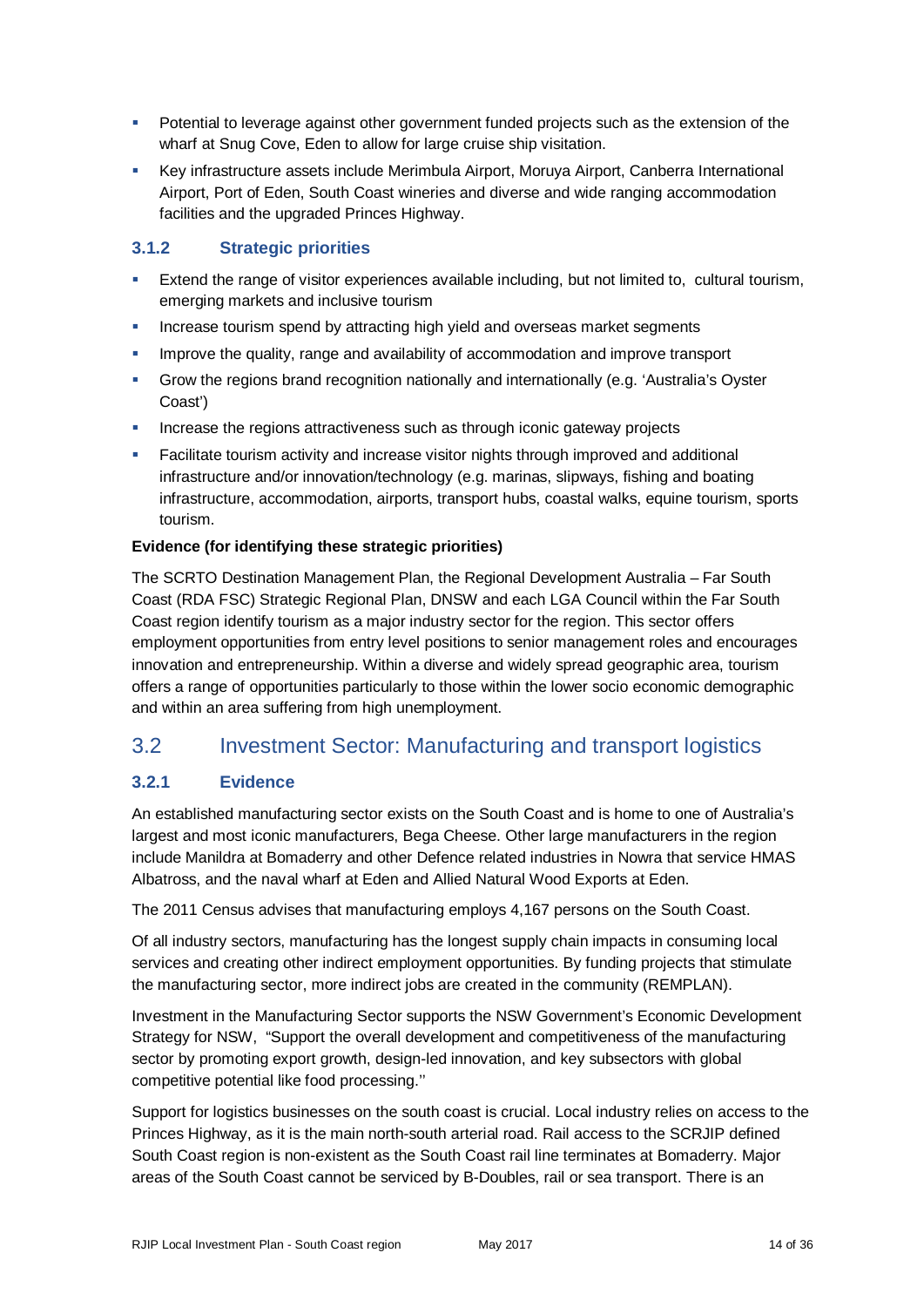identified need for co-operative freight arrangements to benefit producers to maximise the potential of current and emerging infrastructure, i.e. Merimbula, Moruya and Canberra airports and the Port of Eden (Eurobodalla Shire Economic Growth and Development Strategy). Freight transport improvements, such as freight distribution transport hubs, tolling facilities and strategically located processing facilities would all significantly reduce the business costs within the region allowing capital to be freed up for infrastructure expenditure and training and skills improvement.

#### **3.2.2 Strategic priorities**

- Increased infrastructure and/or innovation and capital expenditure to upgrade equipment and facilities, including automation.
- Improve training opportunities through greater resourcing of TAFE, universities and other educational methods and/or providers. Such improvements to support and upskill manufacturing workers and management capability and improve skills to maximise jobs growth in support of identified new and emerging markets and export opportunities.
- Improve infrastructure and/or delivery of utilities such as electricity, gas, employment lands, access roads, telecommunications, including increased Black Spot (Mobile Phone) program funding.
- Access to new technology, such as, but not limited to, 3D printing, to facilitate R&D and allow for increased investment opportunities for new and emerging industries.
- **IMPROVE 19** Improve delivery services thereby supporting and promoting diversification and/or growth of business and industry.

#### **Evidence**

REMPLAN Model.

Advance Manufacturing Growth Centre Sector Competitiveness Plan 2017 [AMGC Plan.](https://www.amgc.org.au/Attachment?Action=Download&Attachment_id=15)

South Coast Skills Audit 2016 report.

Eurobodalla Shire Economic Growth and Development Strategy

Further: See References

## 3.3 Investment Sector: Primary industry

#### **Including aquaculture, agriculture and viticulture**

#### **3.3.1 Evidence**

1. Current agriculture, viticulture and aquaculture industries:

Agricultural land comprises approximately 14% of the total combined land area with grazing the predominant land use. The major land use for the total combined land area is conservation and tree cover comprising about 80% of total land. The mountainous and heavily vegetated areas of land that occur along the north-south axis of the region limit the agricultural area to its current extent. However, the region includes a number of coastal lakes, lagoons and estuaries that support a range of aquaculture industries (there are 103 oyster farmers contributing more than 30% of Sydney Rock Oyster production in NSW).

| Land use                    | <b>Hectares</b> | $\frac{9}{6}$ |
|-----------------------------|-----------------|---------------|
| Grazing                     | 201,360         | 14%           |
| Cropping & horticulture     | 910             | 0.06%         |
| Intensive Animal Production | 144             | 0.01%         |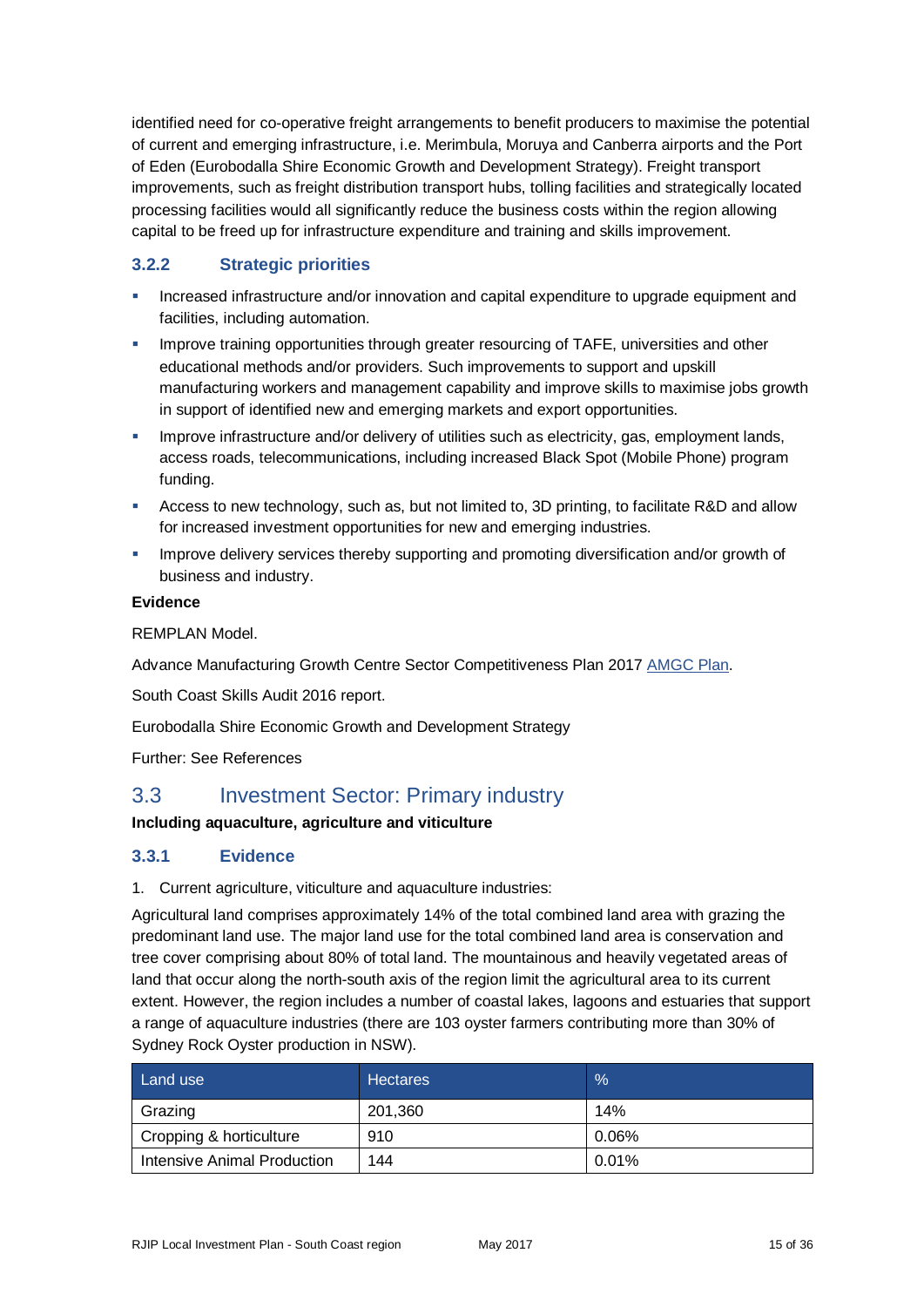| Land use                    | <b>Hectares</b> | $\frac{0}{6}$ |
|-----------------------------|-----------------|---------------|
| Conservation and tree cover | 1,128,765       | 79%           |
| River and wetlands          | 35,354          | 2%            |
| Urban                       | 46,694          | 3%            |
| Other                       | 13,029          | 1%            |
| Total                       | 1,426,256       | 100%          |

#### **Table: Value of production and employment**

| Enterprise                                                    | 2006                                   | 2011          | % Change | % of Australian |
|---------------------------------------------------------------|----------------------------------------|---------------|----------|-----------------|
| <b>Milk</b>                                                   | \$68,879,581                           | \$93,398,764  | 36%      | 23.75%          |
| Cattle and calves                                             | \$25,886,722                           | \$45,703,188  | 77%      | 5.84%           |
| Crops for hay                                                 | \$66,019                               | \$3,947,083   | 5879%    | 3.72%           |
| Cultivated turf                                               | \$2,077,261                            | \$3,714,493   | 79%      | 15.54%          |
| <b>Cut flowers</b>                                            | \$1,804,487                            | \$2,453,179   | 36%      | 8.43%           |
| <b>Nurseries</b>                                              | \$6,480,794                            | \$2,442,509   | $-62%$   | 3.33%           |
| Wool                                                          | \$706,125                              | \$1,152,874   | 63%      | 0.43%           |
| Goats                                                         | N.A.                                   | \$1,043,174   |          | N.A.            |
| Sheep and lambs                                               | \$416,566                              | \$825,875     | 98%      | 0.29%           |
| Cereal crops                                                  | \$129,937                              | \$677,329     | 421%     | 0.07%           |
| <b>Stone Fruit</b>                                            | \$269,525                              | \$417,400     | 55%      | 0.79%           |
| <b>Berry Fruit</b>                                            | \$422,380                              | \$368,729     | $-13%$   | 1.05%           |
| Vegetables                                                    | \$339,661                              | \$261,203     | $-23%$   | 0.08%           |
| <b>Nuts</b>                                                   | \$50,954                               | \$134,615     | 164%     | 0.48%           |
| Pigs                                                          | \$271,243                              | \$115,664     | $-57%$   | 0.13%           |
| Other broadacre crops                                         | N.A.                                   | \$88,188      |          | 0.02%           |
| Poultry                                                       | \$1,915                                | \$47,232      | 2366%    | 0.02%           |
| Eggs                                                          | \$38,896                               | \$44,291      | 14%      | 0.08%           |
| Pome Fruit                                                    | \$10,017                               | \$33,381      | 233%     | 0.04%           |
| <b>Plantation Fruit</b>                                       | \$76,437                               | \$32,105      | $-58%$   | 0.08%           |
| Total                                                         | \$107,928,520                          | \$156,901,276 | 43%      |                 |
| Viticulture                                                   | \$46,795                               | \$53,694      | 15%      | 0.08%           |
| <b>Oysters (Sydney Rock</b><br>and Pacific varieties<br>only) | <b>NSW</b><br>aquaculture<br>(2013/14) | \$13,241,073  |          | 24.8% (NSW)     |
| Other (NSW<br>$aquaculture)^1$                                | <b>NSW</b><br>aquaculture<br>(2013/14) | \$589,614     | ۰        | 1.1% (NSW)      |

1 Includes Australian Paratya, Blue Mussel, Eastern Yabby, Flood Plain Mussel, Native Oyster, Pearl Oyster and Tube Worm – separate values not available for confidentiality reasons.

The table above shows that in 2011 (the latest available statistics) the gross value of agricultural production was approximately \$157 million per year (farm-gate value).

Almost 90% of the value of production is contributed by the milk and cattle production sectors while other significant production industries by value are oysters, cultivated turf, cut flowers and nurseries. There is a range of emerging industries (e.g. aquaculture) and many niche production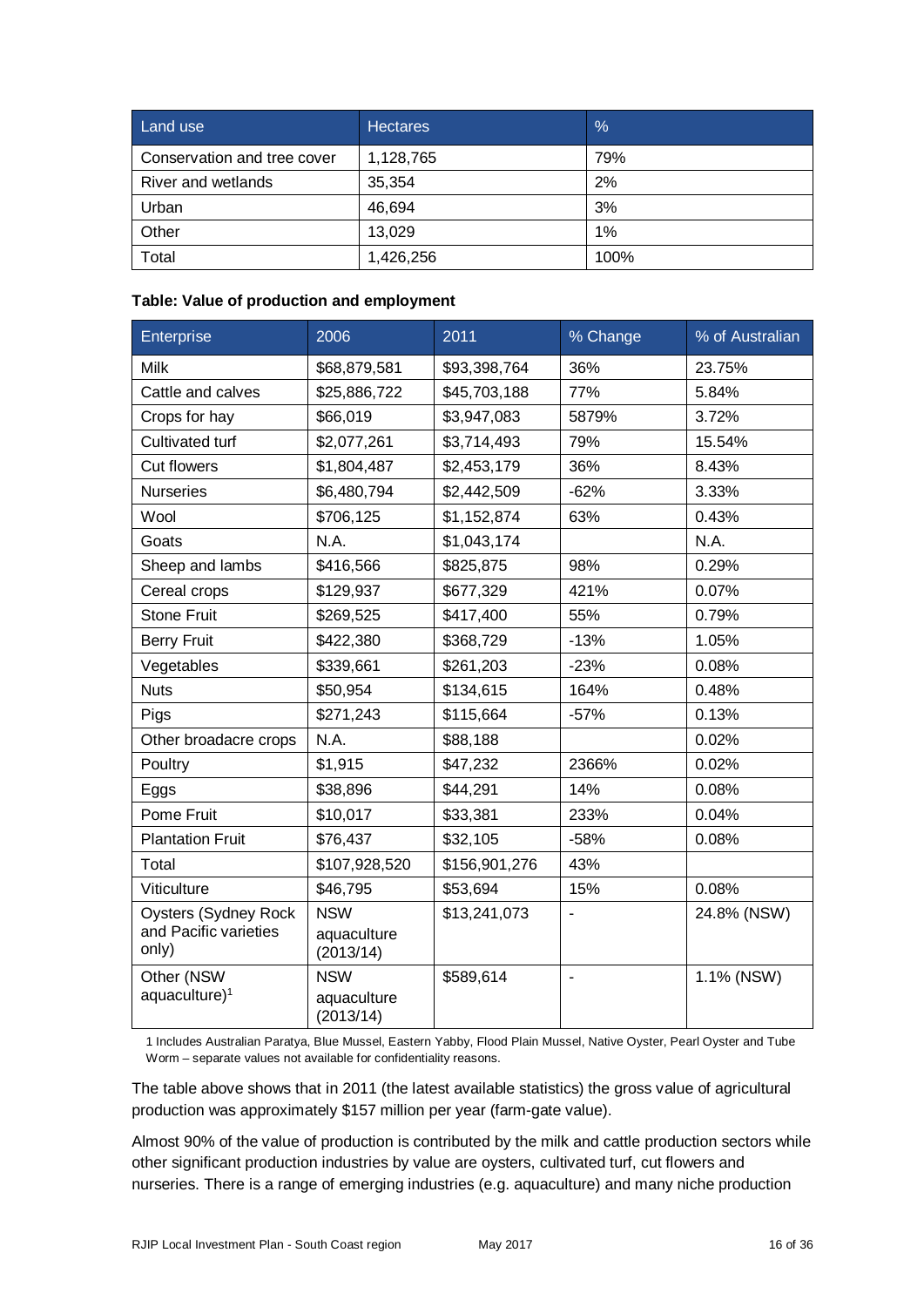systems that include direct sales to customers or via farmers' markets, some of which are for certified organic produce.

However, the economic activity generated from the inputs, transport, processing, marketing and services means that the Gross Regional Product (GRP) of the sector is much higher. For example, the GRP of the Agriculture, Fishing and Forestry industries in the broader South East and Tablelands region was \$720 million in 2013.

In 2011 there were 1,884 employees in the Agriculture, Fishing and Forestry production sectors in the region, representing 3.2% of total employment on the Far South Coast. These figures do not take into account the "multiplier" effect in related sectors (services, tourism, transport, processing and marketing) generated from the agriculture, viticulture and aquaculture production base.

#### 2. Regional advantages for those industries

The regional advantages for the agriculture, viticulture and aquaculture industries include a combination of factors extending from favourable production climate and the associated "clean, green" image through to the region's proximity to major domestic markets (Sydney, Canberra and Melbourne) and access to export facilities through Sydney and Canberra Airports. The region is also a major tourist destination and this provides an additional outlet for value adding of local produce.

From a combination of stakeholder consultation and desktop analysis, a summary of the region's strengths, weaknesses, opportunities and threats (SWOT) has been developed to guide future strategies to gain the maximum economic benefit from identified regional advantages of the agriculture, viticulture and aquaculture industries on the Far South Coast. See table below:

| <b>Strengths</b>                                                                                                                                                                                                                                                                                                                                                                                                                                                                                                                                                                                                                                                                                                                                                  | Weaknesses                                                                                                                                                                                                                                                                                                                                                                                                                                                                                                                                                                                                                                                                                                                                                                                                                                  |  |  |
|-------------------------------------------------------------------------------------------------------------------------------------------------------------------------------------------------------------------------------------------------------------------------------------------------------------------------------------------------------------------------------------------------------------------------------------------------------------------------------------------------------------------------------------------------------------------------------------------------------------------------------------------------------------------------------------------------------------------------------------------------------------------|---------------------------------------------------------------------------------------------------------------------------------------------------------------------------------------------------------------------------------------------------------------------------------------------------------------------------------------------------------------------------------------------------------------------------------------------------------------------------------------------------------------------------------------------------------------------------------------------------------------------------------------------------------------------------------------------------------------------------------------------------------------------------------------------------------------------------------------------|--|--|
| Clean, green, pristine production<br>environment<br>Low cost production (especially dairy and<br>×.<br>beef cattle, but not viticulture<br>Irrigation water availability<br>×.<br>Existing and potential Reclaimed Water<br>×.<br>Management Scheme (REMS) water<br>п<br>availability<br>Presence of processors (milk, abattoirs)<br>u,<br>Good livestock logistical services<br>×.<br>(saleyards, weighbridges, truck washes)<br>Presence of farmers markets<br>п<br>Proximity to Sydney, Canberra and<br>×.<br>Melbourne Availability of airports and sea<br>ports<br>Tourism including cultural tourism<br>×.<br>Availability of business services (inputs<br>×.<br>and advisory)<br>Education institutions (University of<br>×.<br>Wollongong, TAFE, schools) | Rural residential encroachment resulting in<br>increased agricultural land prices and land<br>use conflict<br>Increase in effluent disposal not matched<br>×.<br>by treatment infrastructure<br>Seasonality – of production and number of<br>u,<br>tourists<br>Many small, lifestyle producers not<br>connected to value chains thus reducing<br>market scale<br>Labour availability and skills<br>п<br>Reduction in government services,<br>u,<br>including skills training Lack of awareness<br>of remaining government services<br>Transport limitations - road and rail<br>Reduction in licensed irrigation water<br>×<br>availability due to increase in number of<br>owner/occupiers entitled to take water<br>from a river, estuary or lake for domestic<br>consumption and stock watering without<br>the need for an access license |  |  |
| Climate<br>п                                                                                                                                                                                                                                                                                                                                                                                                                                                                                                                                                                                                                                                                                                                                                      |                                                                                                                                                                                                                                                                                                                                                                                                                                                                                                                                                                                                                                                                                                                                                                                                                                             |  |  |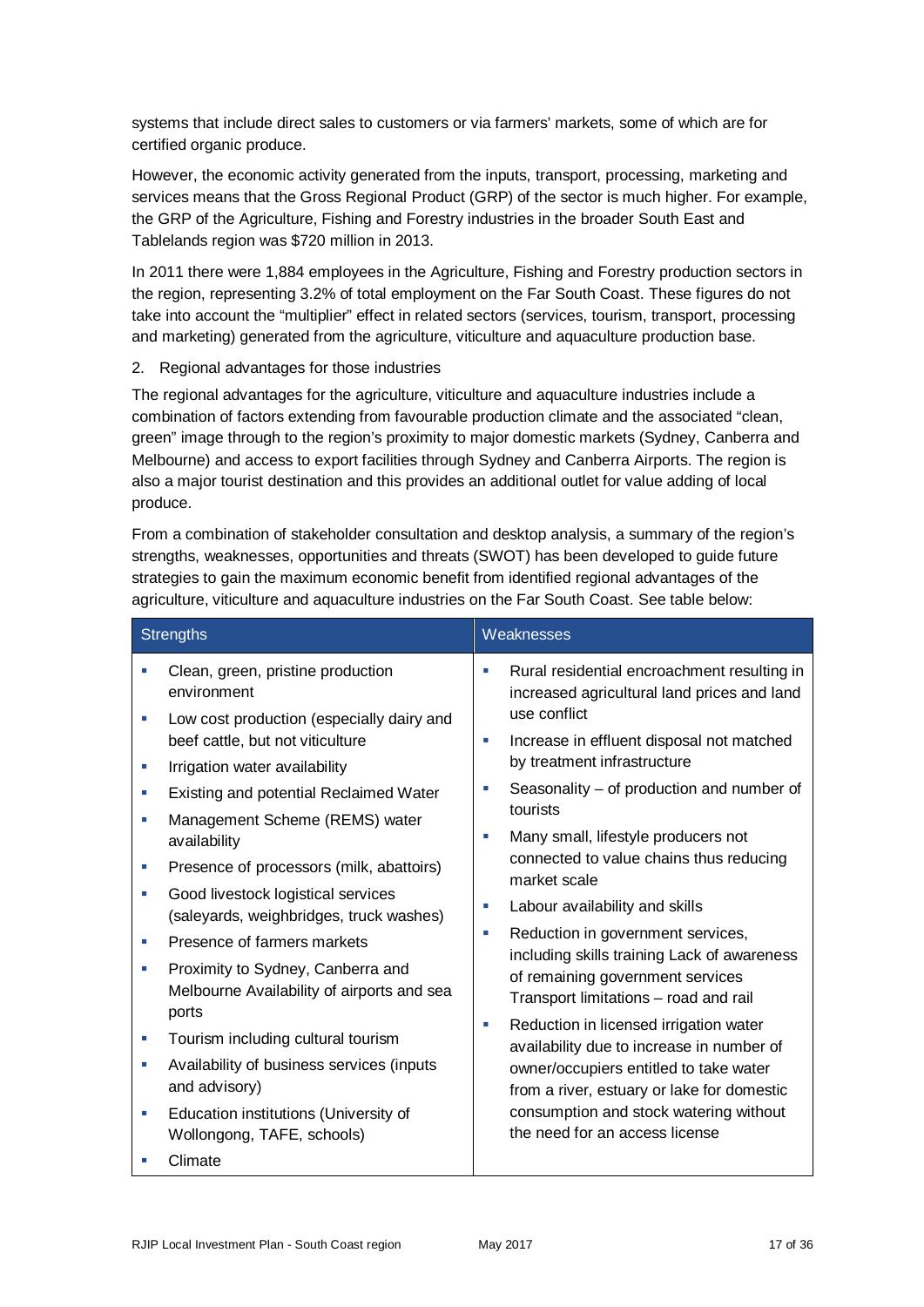| <b>Strengths</b> | <b>Weaknesses</b>                                                                            |
|------------------|----------------------------------------------------------------------------------------------|
|                  | Demographics – older population,<br>disengaged youth Red tape associated<br>with regulations |
|                  | Lack of diversity of energy supplies<br>(electricity)                                        |
|                  | Poor information technology services<br>(internet speeds, mobile phone black)<br>spots)      |

| Opportunities          |                                                                                                                                                                                                                                                                                                                                                                                                                                        | <b>Threats</b>                                                                                                                                                                                                                                                       |  |
|------------------------|----------------------------------------------------------------------------------------------------------------------------------------------------------------------------------------------------------------------------------------------------------------------------------------------------------------------------------------------------------------------------------------------------------------------------------------|----------------------------------------------------------------------------------------------------------------------------------------------------------------------------------------------------------------------------------------------------------------------|--|
| ш<br>a.<br>п<br>ш<br>ш | Food movement, including demand for<br>value added product and cultural food<br>experiences<br>Increase in tourism<br>Infrastructure upgrades (airports including<br>exports from Canberra airport, sea ports,<br>roads, NBN)<br>Aquaculture expansion<br>Diversified energy sources - natural gas,<br>renewables<br>Cross promotion between industries<br>Shared productivity/innovation between<br>industries<br>Location advantages | Rural residential expansion<br>п<br>Right to farm being undermined<br><b>Biosecurity</b><br>п<br>Degradation of natural resources<br>m<br>(terrestrial and aquatic)<br>Climate<br>m.<br>Market competition (domestic and export)<br>Cyclical nature of world markets |  |

3. Short, medium and long term potential for the industries with a focus on jobs growth

The potential for the industries are a function of the opportunities described in the SWOT table above, however the opportunities will not be realised unless the identified weaknesses and threats are addressed (see the next section (4) that outlines the strategies to gain the maximum economic benefits).

The potential for the region is underscored by a number of national and international trends, policies and strategies that are more fully described in the report. These include research completed by the Rural Industries Research and Development Corporation (RIRDC) and CSIRO in August 2015 that identified five key "megatrends" and opportunities for Australian agriculture as the world grows hungrier, wealthier and with fussier consumers.

The five identified trends are:

- 1. A hungrier world
- 2. A wealthier world
- 3. Fussier customers
- 4. Transformative technologies
- 5. Bumpier ride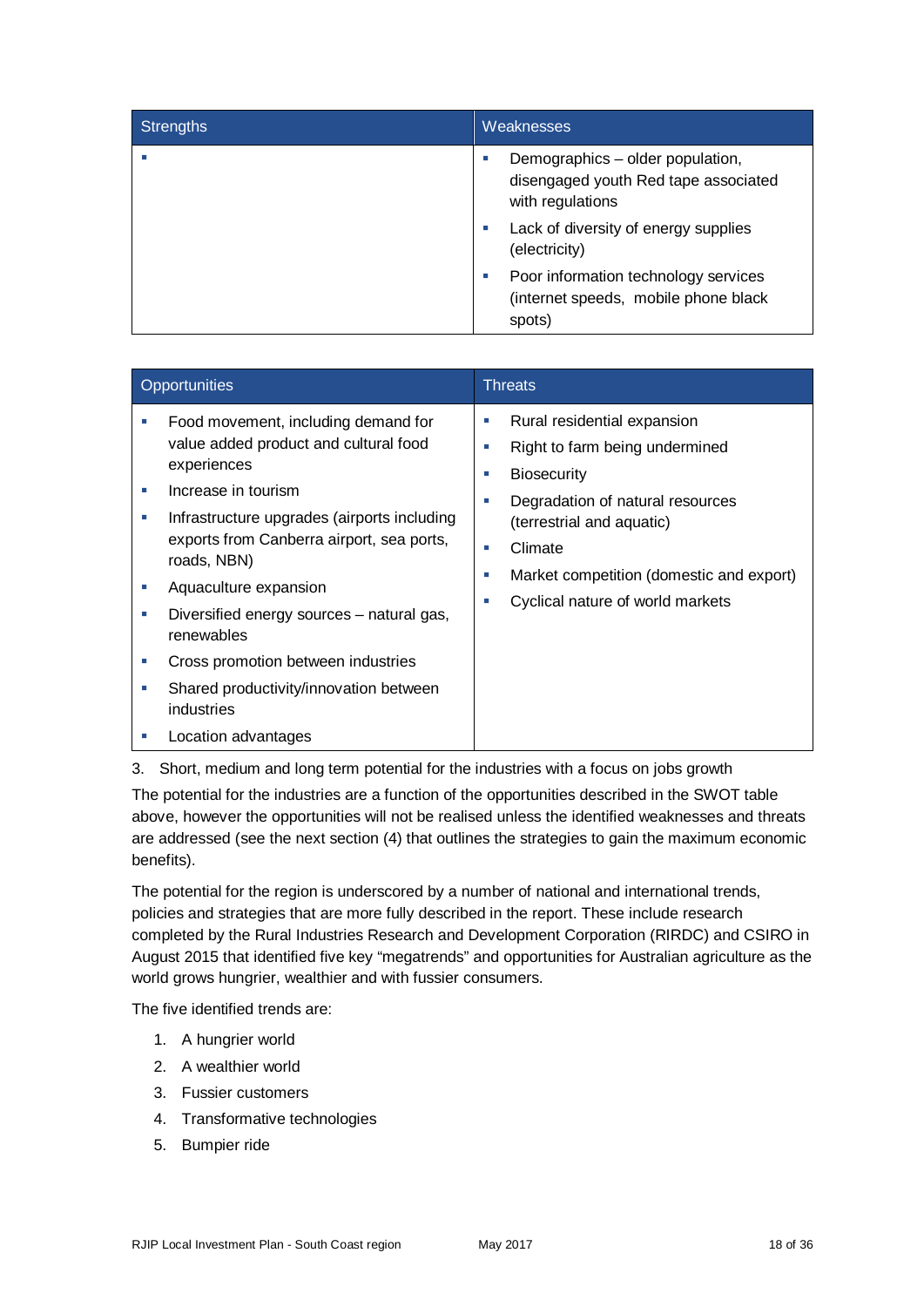Other drivers include the priority areas within the Commonwealth's Agricultural Competitiveness White Paper; various NSW government regional strategies (South East and Tablelands Draft Regional Plan, South East Australia Transport Strategy – SEATS); NSW Government support programs such as the NSW Export Support Services; expenditure on upgrades to infrastructure(Princes Highway Draft Corridor Strategy, the Port of Eden upgrade, upgrades to both Merimbula and Moruya airports and direct freight export from Canberra Airport) as well as connecting with the international inbound tourism market.

Local governments in the region now adopt rural land strategies and facilitate the promotion of regional produce and these contribute to expanding the economic base of the agriculture, viticulture and aquaculture industries.

The region includes major established dairy processors such as Bega Cheese and Bodalla Dairy targeting the domestic and export markets. The value of oyster production represents approximately 30% of the total NSW value. While the value of viticultural production is not high, there are many wineries that combine production with cellar door sales and also cater for a range of functions.

Innovative technologies are being pursued by companies such as Blue BioTech Shoalhaven to advance aquatic biotechnology, including growth of seaweed biomass and extraction of functional compounds for human health applications.

Future growth potential will largely be the responsibility of private enterprise in partnership with State and Federal Governments to allow the region to take full advantage of the changing market outlook described above.

#### **3.3.2 Strategic priorities**

- Increased infrastructure and/or innovation and capital expenditure to upgrade equipment and facilities, including automation.
- **IMPROVE TRAINITY IN SUMPT THE STATE IN STATE IN STATE IN STATE IN STATE IN STATE IN STATE IN STATE IN STATE I** educational methods and/or providers. Such improvements to support and upskill workers and management capability and improve skills to maximise jobs growth in support of identified new and emerging markets and export opportunities.
- **IMPROVE delivery services thereby supporting and promoting diversification and/or growth of** business and industry.
- Access to new technology, and/or facilitate R&D to allow for increased investment opportunities for new and emerging industries.

#### **Evidence**

South East Food: Growing the Regional Food Economy in South East NSW

Further: See References.

### 3.4 Investment Sector: Health and human services

#### **3.4.1 Evidence**

Residents have access to a range of public and private hospitals and a range of public and private health care professionals and services. However, the region suffers from a shortage of health care workers. Attracting and retaining these skilled workers is difficult due to the limitations suffered by the greater community, such as limited transportation, infrastructure, education and sporting facilities, etc. which impact on the families of these workers (South Coast Skills Audit, 2016).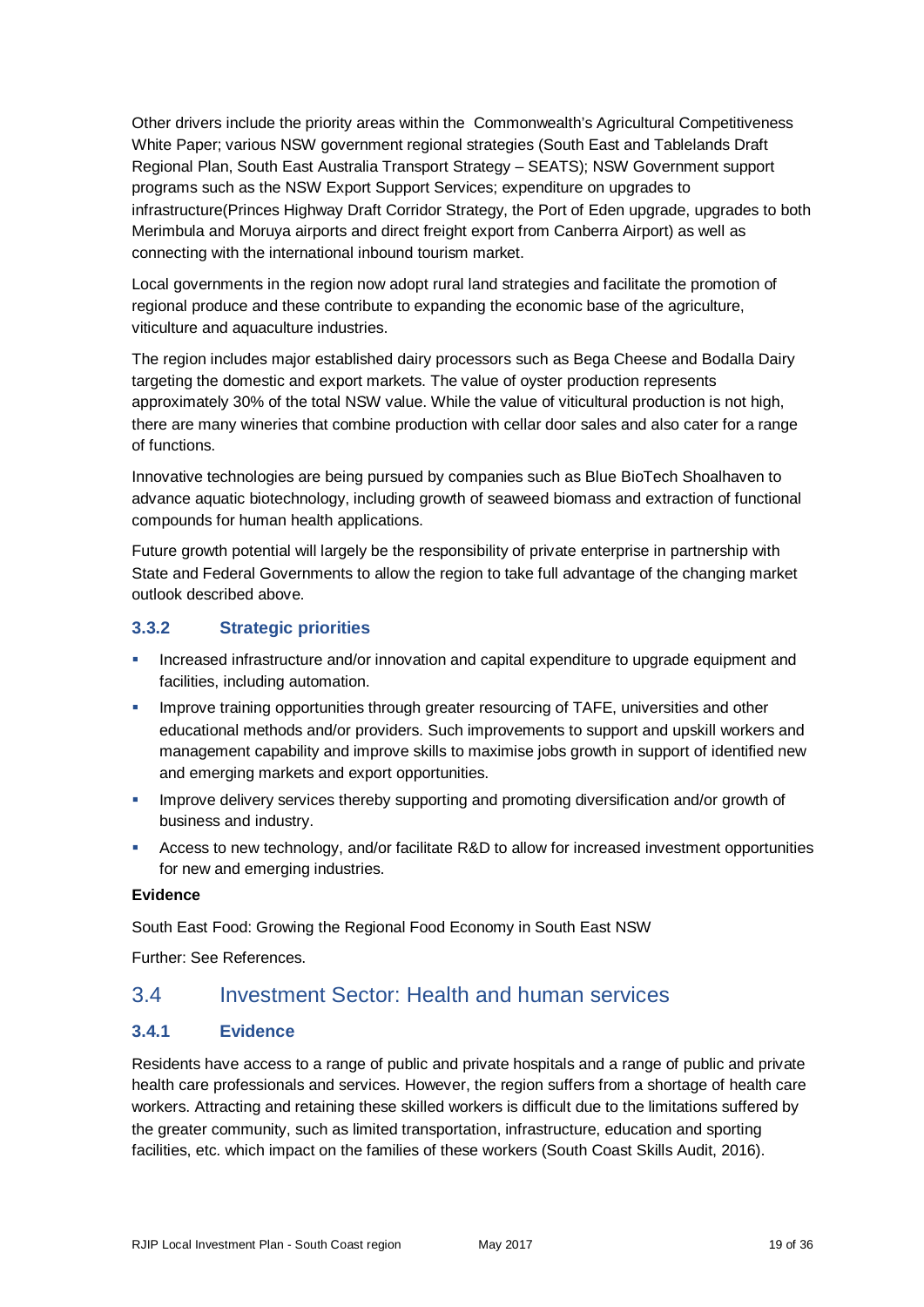The migration of retirees to the region has given rise to an exponential increase in the range of aged care facilities. These facilities are private, public and community based. Numerous aged care facilities are currently under construction and provide a major growth industry for the region however aged care workers are in short supply and are traditionally low paid.

Disadvantaged groups suffer long waiting lists for public health while patients requiring specialist care have to travel long distances. The regional demographic includes higher than State average disadvantage in the following areas: Aboriginal; long term unemployed; mental health and other disabilities. These shortcomings in the system will only be exacerbated by any increase in the population.

While these distinct disadvantages of regional health are endemic, improved transport and road infrastructure and access to e-health through improved communications technology (high speed broadband) would significantly reduce waiting times and allow more convenient access to health services thus improving the quality of life.

In the 2014 Labour Market Overview of the Far South Coast, presented by Ivan Neville from the Department of Employment, Mr Neville noted jobs growth on the Far South Coast is strongest in Health. Further, with the forecast population increases and an ageing demographic, it is critical that investment is made in health and human services infrastructure and innovation to meet expected demand.

Shoalhaven City Council has designated a medical precinct and identified appropriate lands for future expansion. Eurobodalla will require further aged care facilities that include an attached hospital and Bega Valley Shire will require increased aged care amenities and facilities. The region in general will require greater investment, skills and training across the Health and Human Services sector to meet the forecast growing demand.

#### **3.4.2 Strategic priorities**

- Increased infrastructure and/or innovation and capital expenditure to upgrade equipment and facilities, including automation.
- **IMPROVE TRAINITY IN SUMPT THE STATE IN STATE IN STATE IN STATE IN STATE IN STATE IN STATE IN STATE IN STATE IN STATE IN STATE IN STATE IN STATE IN STATE IN STATE IN STATE IN STATE IN STATE IN STATE IN STATE IN STATE IN ST** educational methods and/or providers. Such improvements to support and upskill workers and management capability and improve skills to maximise jobs growth in support of identified new and emerging markets and export opportunities.
- **IMPROVE DELIVERS** Improve delivery services thereby supporting and promoting diversification and/or growth of business and industry.
- Access to new technology, and/or facilitate R&D to allow for increased investment opportunities for new and emerging industries.

#### **Evidence**

See References.

## 3.5 Investment Sector: Specialised education services

#### **3.5.1 Evidence**

Youth (aged 15 to 24) in regional areas experience higher than state average unemployment rates and tend to be employed in lower skilled service industries such as retail, hospitality and trades. Unemployment, and in particular youth unemployment, has been a significant economic and social issue facing the South Coast region for the past two decades. Efforts across the region to address unemployment have resulted in limited systemic change. Future job growth is predicted to be in a diverse range of industries and such labour market changes will heighten the need for access and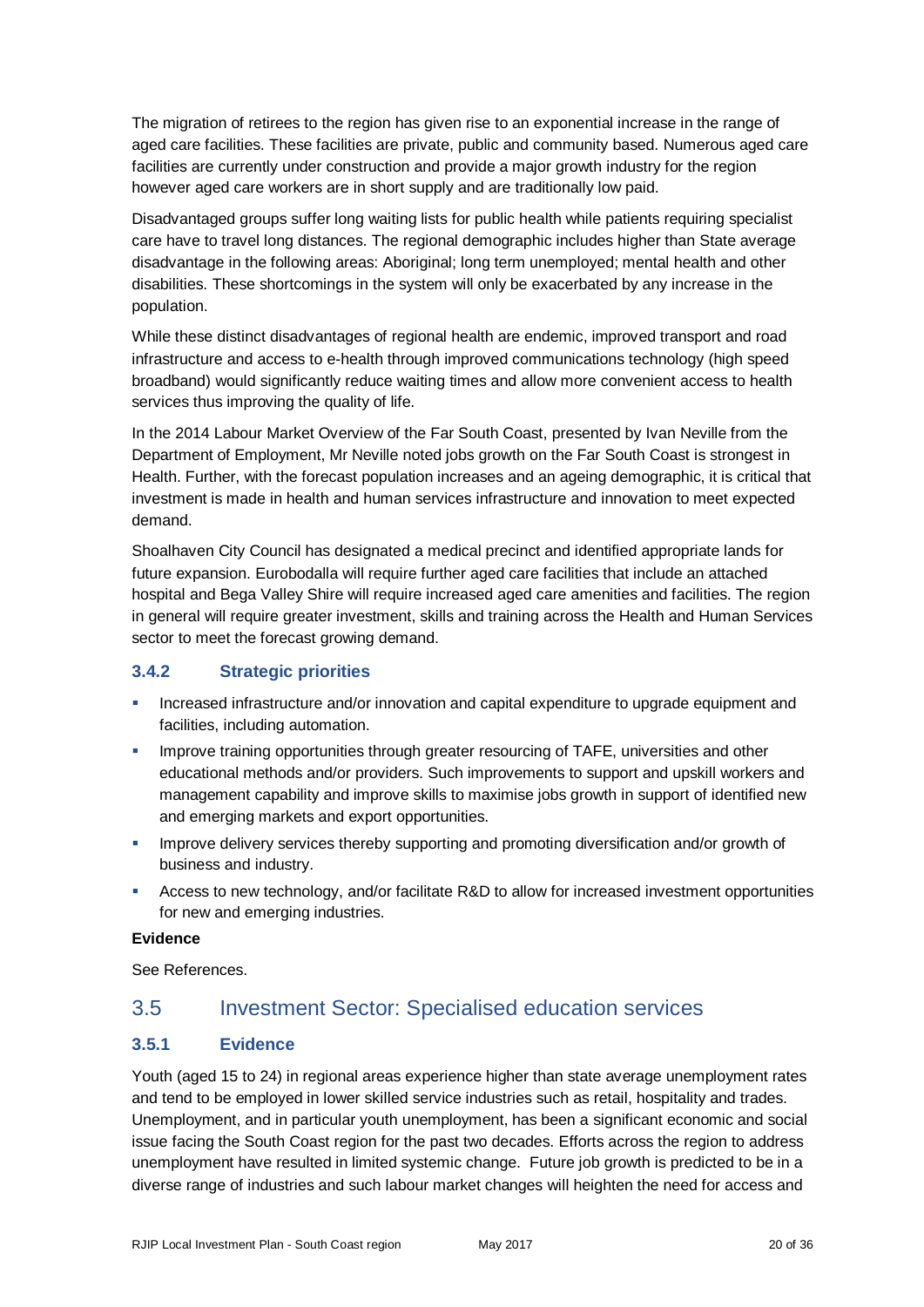opportunities to further education and training, particularly for young people or those needing to retrain to move into new industries or occupations. For example, "…More than half of Australian workers will need to be able to use, configure or build digital systems in the next  $2 - 3$  years". The New Work Order FYA 2016.

The Reserve Bank of Australia has raised concerns regarding fewer working taxpayers relative to older people as the baby boomers retire and young people do not replace them. This is particularly relevant to the demographic on the NSW South Coast where the average age is higher than state or national averages as is the exit of younger people seeking work and education and higher numbers of young people remaining in the area but not working or studying.

Graduates are finding it harder to gain employment and employers are reporting mismatches in the skills young people are learning and that industry requires. In the RDA Far South Coast Skills Audit 2016, "lack of relevant training" was identified as one of the top three factors preventing employers attracting employees with the right skills.

Economic changes are transforming work through automation, globalisation and more flexible work. Currently around 70% of young Australians are getting their first jobs in roles that will either look very different or be completely lost in the next 10 to 15 years due to automation. Nearly 60% of Australian students (70% in VET) are currently studying or training for occupations where at least two thirds of jobs will be automated. Over 50% of jobs will require digital literacy skills not currently being learned in schools.

The future of work is changing. While there are more than 1,000 different job classifications in Australia many of these jobs involve similar tasks and skills, and can be grouped into 7 'cluster of work'. These clusters comprise a variety of occupations. To enter, succeed and move within a job cluster requires relevant technical and enterprise skills comprising a combination of formal training, on the job and experiential learning. "Enterprise Skills" are transferable skills that allow people to navigate complex careers across a range of industries and professions. They include:

- **•** communication
- **project management**
- **financial literacy**
- **digital literacy**
- teamwork, and
- the ability to critically assess and analyse information, be creative and innovate and they are not role or industry specific.

The demand for enterprise skills is on the rise. Jobs of the future, or those jobs least likely to be automated, demand enterprise skills 70% more frequently than jobs of the past. In a 2015 study of entry level job advertisements, employers were 20% more likely to specify enterprise skills than technical skills (technical skills include formal qualifications, licences and skills specific to a particular task, role or industry).

In industries currently providing the highest number of early career jobs AND in those industries predicted to grow on the South Coast either organically (e.g. health and human services) or through targeted structural reforms (e.g. tourism, manufacturing, transport & logistics, primary industries, aquaculture, creative industries, education services and infrastructure) enterprise skills represent more than half the skills requested by employers.

Universities and Registered Training Organisations are significant employers in their own right as well as major contributors to skills development on the South Coast. They continue to reform and innovate their content and approach to delivery of education and training, including collaborations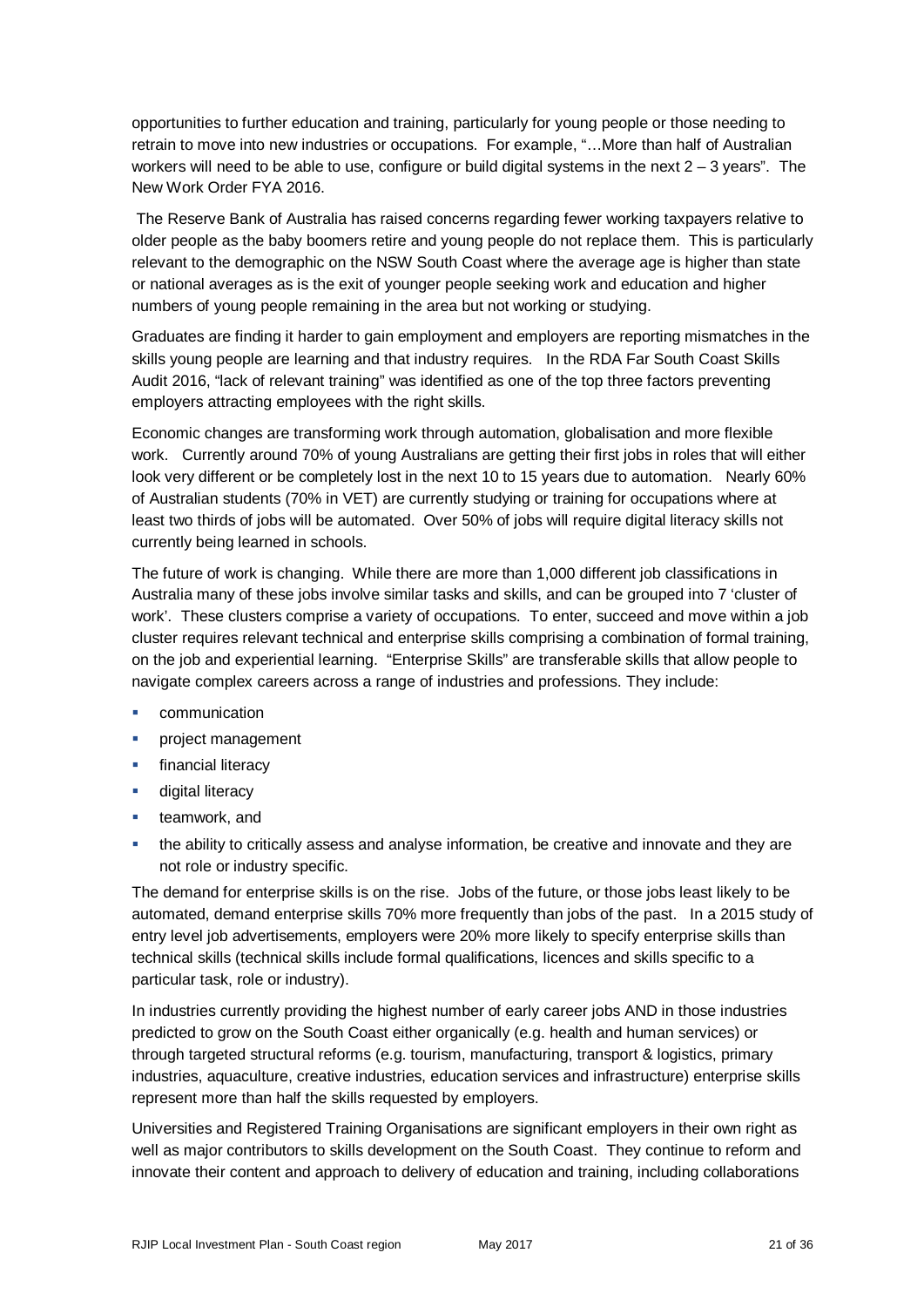to provide entrepreneurship education in facilities run by entrepreneurs, to adapt to the changing nature of work. There is scope to increase the range, type and speed to market of innovative education and training that places 'enterprise skills' at the heart of learning. Such solutions may, or may not, come from within the existing higher education and vocational structures.

#### **3.5.2 Strategic priorities**

- A regional focus on appropriate education and skills development particularly of young people linked to work and job growth.
- Engage key government agencies, non-government organisations (NGOs), industry partners and the private sector to enable and connect people with the right skills, experience and qualifications needed to secure jobs within identified industries across the region.
- Strong, socially supportive communities and increased opportunities for job seekers to belong, contribute and thrive.
- Prepare organisations for the future with needs and skills identified and supported by a learning workplace culture.
- Increase the capacity of the learning and training sector and link learning to workplace need, including provision of flexible learning choice. This includes the infrastructure capacity to deliver and learn in innovative and/or digital platforms and simulated environments.

#### **Evidence**

Bega Valley Economic Development Strategy

*"If our residents are provided with opportunities to improve their education and qualifications, there is a better chance that they will find meaningful employment and be in a good position to take advantage of opportunities when they present themselves."*

Eurobodalla Shire Economic Development Strategy

*"Economic development actions supporting new industry opportunities should have regard to the availability of relevant skills and the training capacity of educational institutions to provide the skills. Actions relating to or associated with labour market planning, such as the retention of skilled young people in the local area or the retention of older persons in the workforce, should have regard to the availability of support services."*

See References.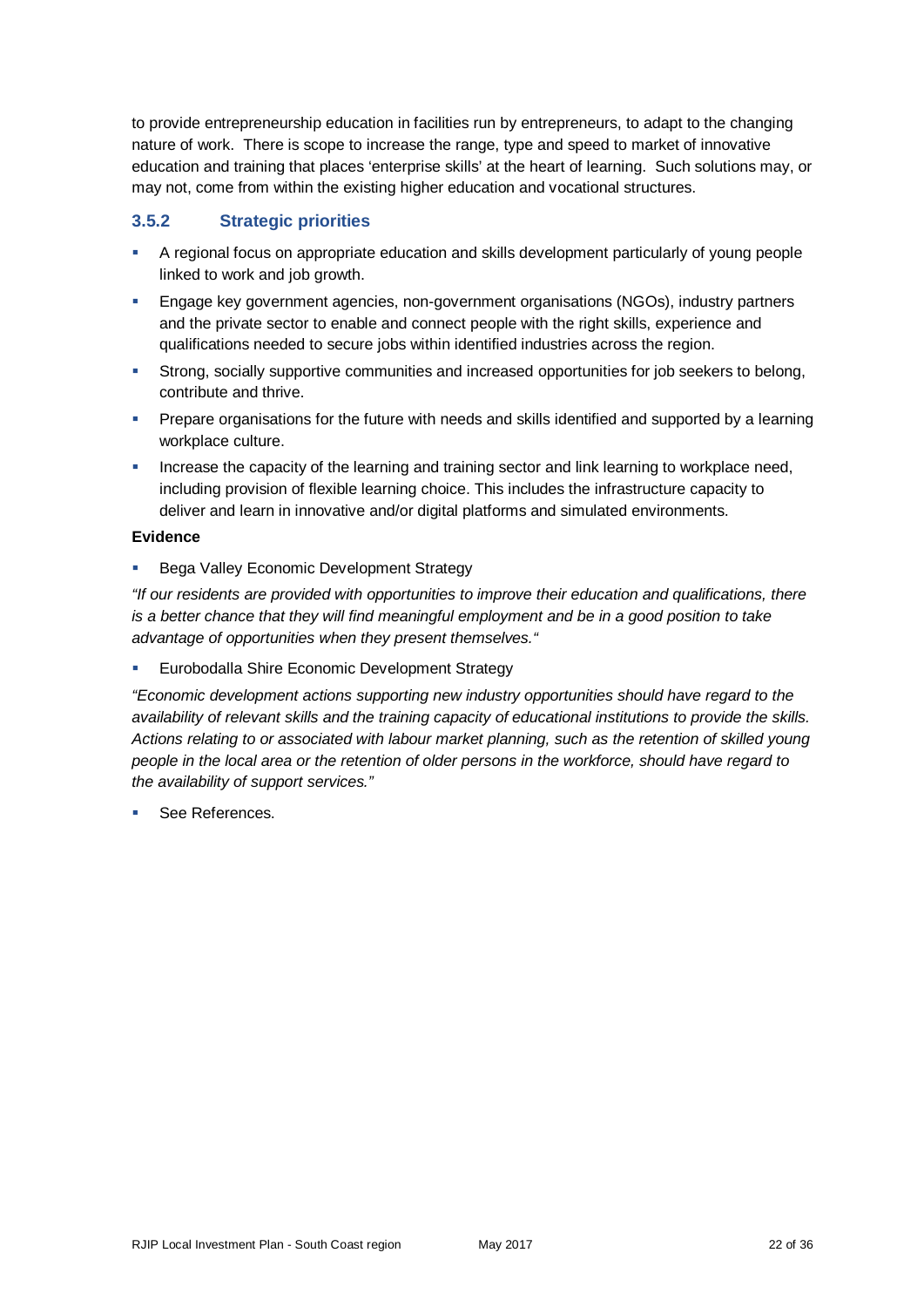## 4 Regional areas profiles

## 4.1 Shoalhaven area profile



#### **4.1.1 Population**

99,800 persons (2016 population NSW Planning)

#### **4.1.2 Growth Rate**

3.74% (2011-2016) 0.59% average annual growth

#### **4.1.3 Key Industry**

Tourism, Health Care & Social Assistance (incl. Aged Care), Public

Administration & Safety, Defence, Construction, Manufacturing, Retail, Agriculture/Forestry & Fishing

#### **4.1.4 Urban Centres**

Nowra/Bomaderry, Milton/Ulladulla, Huskisson/Vincentia, St Georges Basin District, Culburra Beach and Sussex Inlet.

#### **4.1.5 Location & environment**

The Shoalhaven region spans 4,530.8sqkm from Berry in the north to North Durras in the south, and extends west across the Morton National Park. The City of Shoalhaven consists of a number of towns with the main commercial centres located in Nowra and Ulladulla.

The Shoalhaven includes 160km of coastline with 109 beaches, some of which are reputed to have the whitest sands in the world.

The Shoalhaven has relatively mild, pleasant weather conditions. The maximum average annual temperature in Nowra is 22.6°C, while the average annual minimum is 11.8°C.

In December the mean maximum increases to 27.5°C. On average it rains about 80 days per year, with 974.7mm of rain.

Travel time by car from Sydney to Nowra in the northern end of the Shoalhaven is approximately two hours via the Princes Highway, while from Canberra the trip is around three hours.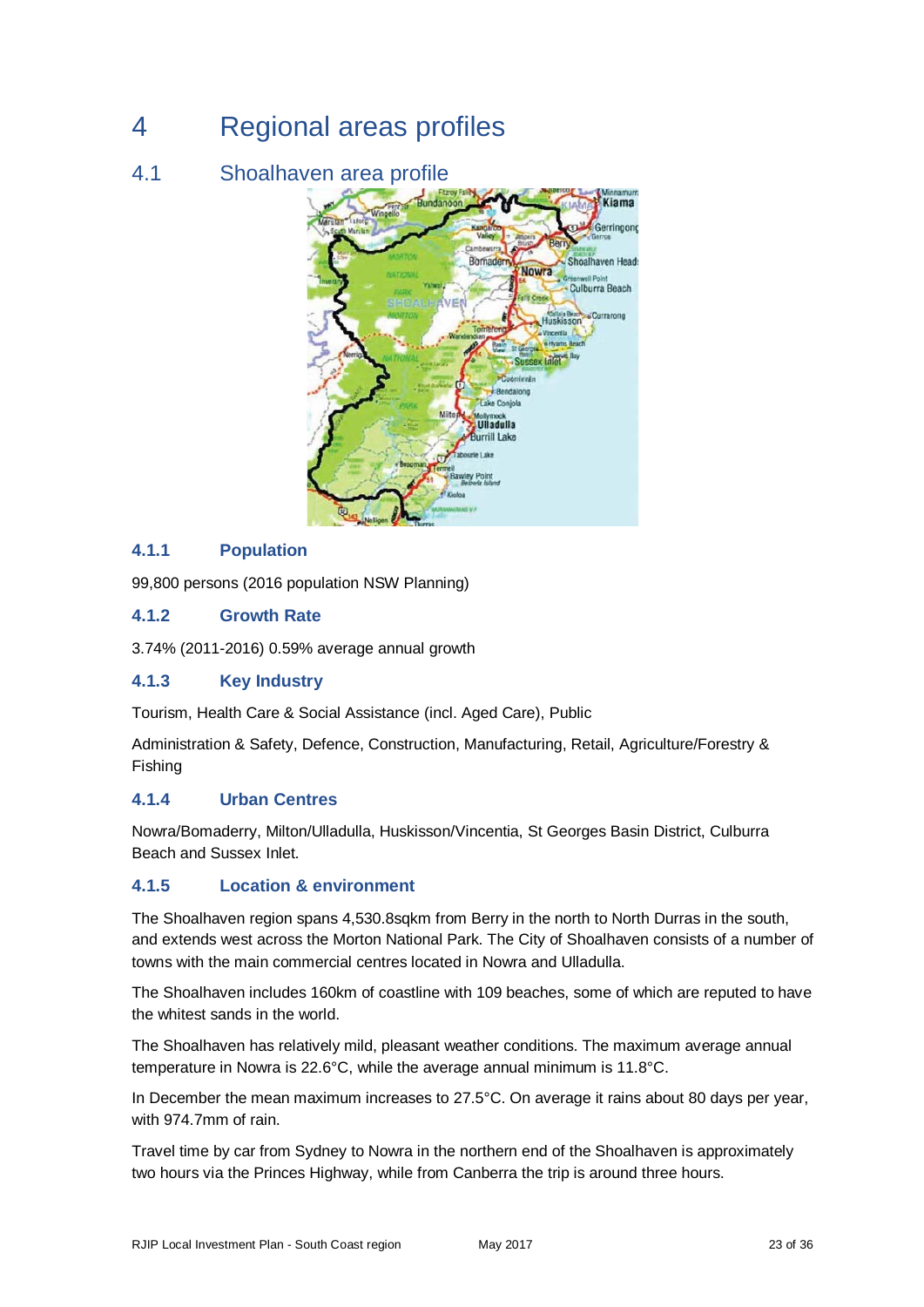#### **4.1.6 People & Community**

The resident population of the Shoalhaven was 99,800 at 30 June 2016, indicating the population grew by 3.74% over the preceding four years. (NSW Planning & Environment)

Females slightly outnumbered males and the region had a population density of around 22.6 people per square kilometre (ABS 2014).

The percentage of Indigenous persons in the Shoalhaven was 4.7%, compared to a national average of 2.5% (RDA, 2011).

18.9% of locals were born overseas, well below the Australian average of 27%. The United Kingdom was the main source of migrants to the FSC (5.9%), with New Zealanders being the second source of Migrants (1.2%). Other common countries of birth included Germany, Netherlands and USA (Profile ID).

One fifth of local households (22.3%) consisted of couples with children. Just under one third (34.8%) are couples without children, and 11.2% are one parent families. A two person home had the highest percentage (40.0%).

Shoalhaven households consisted of 27.3% lone person households and 2.4% of group households.

The median age was 46.7 years, against a national median of 37.3 years. The census notes, 22.9% of Shoalhaven residents were 65 years or older (ABS).

The majority of residents identify with Christian religions, particularly Anglicanism (29.2%) and Catholicism (22.1%) while 19.9% identify as having no religion (Profile ID).

One in five residents perform volunteer work (20.2%), while 69.5% are engaged in unpaid domestic work. Unpaid domestic work consumed almost one third of women's waking hours and one fifth of men's.

#### **4.1.7 Population Projections**

It is expected that the Shoalhaven's population will grow to 108,150 persons by 2031, an increase of 12.42%.

The bulk of that growth will occur in Council's Planning Area 1, which includes Nowra, Bomaderry and Berry. There the population will rise to 109,700 by 2036, up 52.3%. The NSW Department of Planning forecasts that the proportion of older residents is set to increase.

The median age is predicted to rise to 53 years.

#### **4.1.8 Workforce**

The 2011 census records the Shoalhaven labour force consisting of 36,650 persons, with 33,848 employed (92.4%). Just over half of the labour force was engaged in full-time work (51.4%), with another 38.8% in part-time work. 2.1% of people did not state the amount of hours they worked. Data for 2017 shows a 7.8% unemployment rate.

Residents who were not part of the labour force equated to 35,650, with a participation rate of 48%.

The two primary occupational industries in the Shoalhaven were Health Care & Social Assistance (14.1%) and Retail Trade (12.8%). Public Administration & Safety employ 10.3% of the labour force with Accommodation & Food Services at 9.4%, Construction workers were not far behind on 9.3%. Manufacturing and Education & Training were close to each other, employing 7.9% and 7.7%, respectively (Profile ID).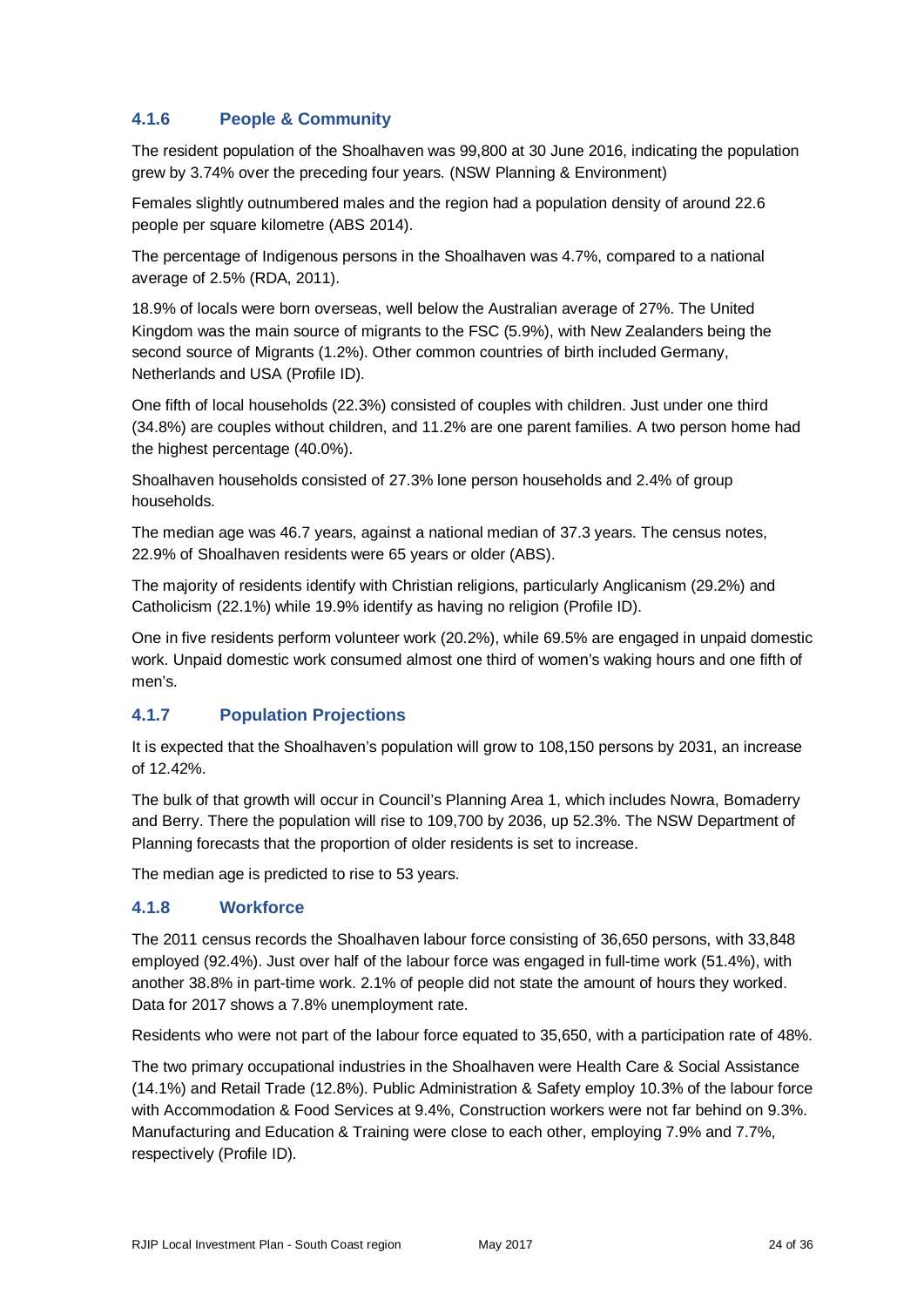#### **4.1.9 Income**

In the year ending 30 June 2011 there were 36,647 wage and salary earners in the Shoalhaven. In 2011, the average wage per person in the Shoalhaven was \$40,272 (ABS), compared to NSW's average wage of \$53,917 and the national average of \$51,923 per year (ABS).

#### **4.1.10 Economy, Industry & Business**

At 30 June 2014 there were 6,439 businesses in the Shoalhaven.

Just over half of the registered businesses in the area are non-employing (3,716), while 1,836 are micro businesses with four or fewer employees and 1,198 businesses employ five or more people.

Health Care & Social Assistance is the Shoalhaven's largest source of employment, engaging 14.1% of the workforce during the last census. Retail Trade accounted for 12.8% and Public Administration and Safety employ another 10.3%.

The Shoalhaven has a relatively strong Tourism industry, employing 9.4% of workers. This is largely because the Shoalhaven is a major destination area.

Compared to Regional NSW averages, the Shoalhaven has notably higher proportions of its workforce engaged in Health Care & Social Assistance, Retail, Public Administration & Safety, Tourism and Construction occupations. These particularly emphasise the growing importance of the tourism and services sectors in the local economy, as well as the significant contribution the defence sector makes.

The Shoalhaven economy appears to have less employment in industries such as Manufacturing, as well as white-collar industries including Professional, Scientific & Technical Services and Financial & Insurance Services. (Profile ID)

There are industrial estates in Nowra, Milton, Bomaderry, Culburra, Woollamia, Sussex Inlet, and Ulladulla, with rents from \$45 per square meter. The main is Flinders Industrial Estate in South Nowra.

| Industry                                     | Shoalhaven | <b>Regional NSW</b> |
|----------------------------------------------|------------|---------------------|
| Health Care & Social Assistance              | 14.1%      | 13.0%               |
| <b>Retail Trade</b>                          | 12.8%      | 11.4%               |
| <b>Public Administration &amp; Safety</b>    | 10.3%      | 7.2%                |
| Tourism                                      | 9.4%       | 7.7%                |
| Construction                                 | 9.3%       | 7.9%                |
| Manufacturing                                | 7.9%       | 8.3%                |
| <b>Education &amp; Training</b>              | 7.7%       | 8.6%                |
| Professional, Scientific & Tech. Services    | 4.4%       | 4.6%                |
| <b>Other Services</b>                        | 3.7%       | 4.2%                |
| Transport, Postal & Warehousing              | 3.7%       | 4.7%                |
| <b>Administrative &amp; Support Services</b> | 3.1%       | 2.8%                |
| Agriculture, Forestry & Fishing              | 2.0%       | 5.8%                |
| <b>Wholesale Trade</b>                       | 2.0%       | 2.8%                |
| Inadequately described or not stated         | 1.9%       | 2.1%                |
| Rental, Hiring & Real Estate Services        | 1.7%       | 1.4%                |
| Arts & Recreation Services                   | 1.7%       | 1.2%                |
| <b>Financial &amp; Insurance Services</b>    | 1.6%       | 2.2%                |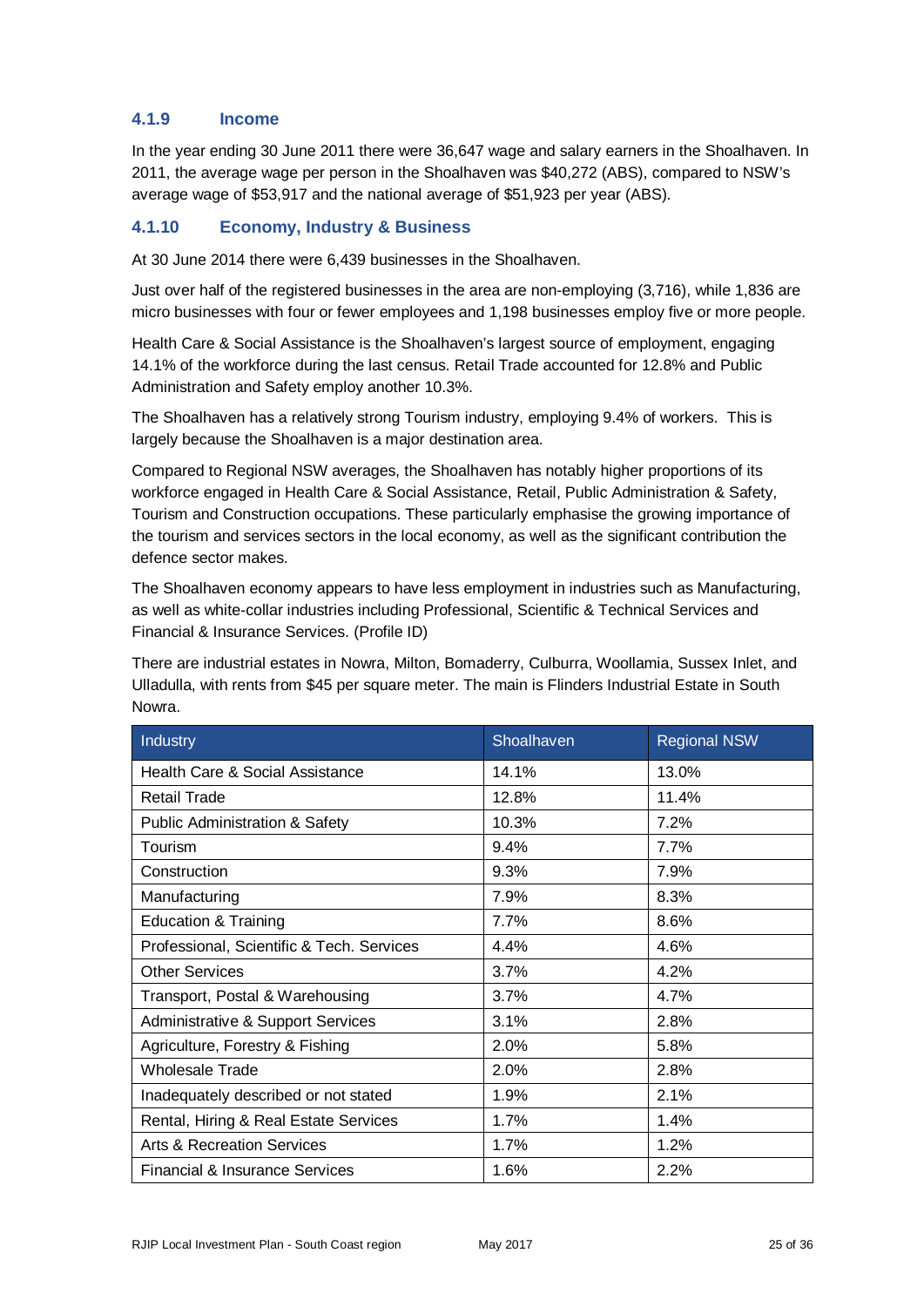| Industry                               | Shoalhaven | <b>Regional NSW</b> |
|----------------------------------------|------------|---------------------|
| Electricity Gas Water & Waste Services | 1.1%       | $1.5\%$             |
| Info. Media & Telecommunications       | $1.0\%$    | 1.0%                |
| Mining                                 | 0.4%       | 2.5%                |

#### **4.1.10.1 Manufacturing**

Despite having a relatively low share of workers in Manufacturing, the industry is one of the main income generating activities in the local economy. Some of the major manufactures in the Shoalhaven include Pentair (formerly Tyco Flow Control) – pipeline/irrigation/pumps/valves; Manildra Group – starch/gluten/ethanol; Unicorn Cheese – cheese manufacturing; Minova – mining chemicals; NowChem – chemical manufacturer; Ocean & Earth – surf clothing; Hanlon Group – windows and doors; BAE Systems Australia – aviation/avionics; Raytheon – aviation/avionics. Other manufactured goods and/or processed products include timber, agricultural machinery, chemicals, foodstuffs, plastic injected products, steel fabricated goods, building frames and trusses, sporting goods, and defence systems (Shoalhaven the Enterprising Alternative). Manufacturing contributes around \$450M to the economy, with the number of businesses in this industry more than doubling in the last twenty years (IRIS Research).

#### **4.1.10.2 Agriculture**

The Shoalhaven has rich lands with vast waterways, which are ideal for agricultural production. Agriculture contributed around \$70M to the local economy through dairy, nursery, seed and flower products. There are also a number of wine producers in the region. In addition, the fishing industry is worth around \$25M. Local abalones, in particular, are being exported to Japan (IRIS Research).

#### **4.1.10.3 Defence**

The Shoalhaven has a thriving defence industry, which boosts the region's Public Administration & Safety sector. Facilities include HMAS Creswell, HMAS Albatross and the adjacent Aviation Technology Park. The primary task of HMAS Albatross is to support the four Naval Air Squadrons, which provide air support to the fleet. The four squadrons and the aircraft they operate are:

- 723 Squadron with AS350 Squirrel and Bell 429 helicopters
- 816 Squadron with S-70B Seahawk helicopters and
- **NUSQN 808 with MRH-90 helicopters.**
- 725 Squadron with MH-60R helicopters

816 Squadron will receive a new Helicopter Flight Aircrew training System in 2018, representing an investment of \$157MHMAS Creswell is located on the south-western shores of Jervis Bay in the Jervis Bay Territory.

Creswell consists of the RAN College and four other departments. The School of Survivability and Ship's Safety teaches firefighting, damage control and nuclear, biological and chemical defence. Listed on the National Register as a significant heritage site, a quarter of HMAS Creswell's buildings are heritage listed (Navy, 2013).

Recognised contractors in the area include Lockheed Martin, Raytheon, Sikorski Helitech, BAE Systems, CAE, Boeing Defence, and other SME's such as – Partech Systems, Global Defence Solutions and Air Affairs. It employs more than 2,000 people and injects more than \$100M in salaries into the Shoalhaven economy each year. The completion of Main Road 92, which links Nowra to Canberra, should help further the Shoalhaven's advantage in this industry (IRIS Research, 2013).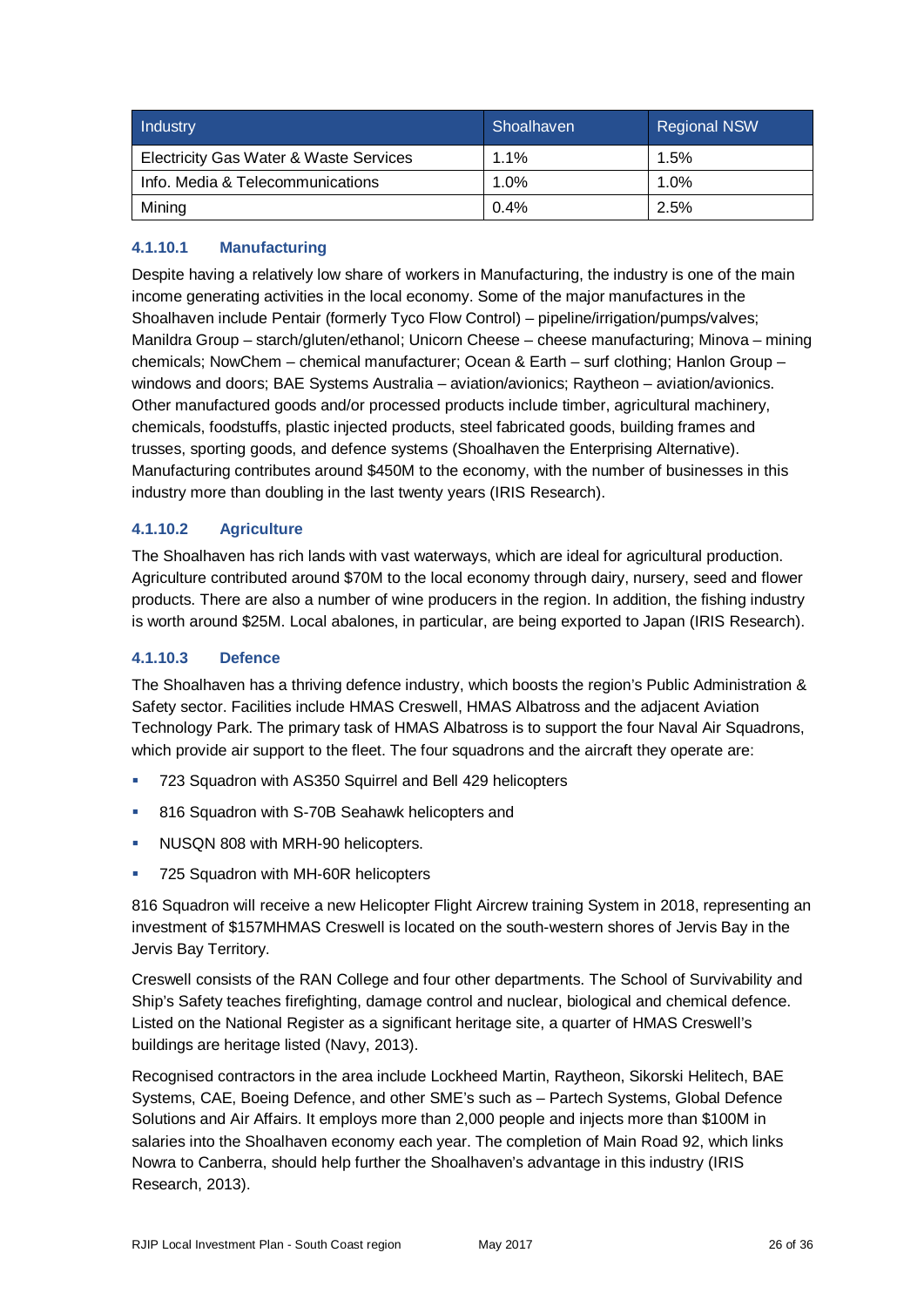#### **4.1.10.4 Education**

The University of Wollongong has a campus at West Nowra, which it shares with the Illawarra Institute of TAFE. The University offers degrees in Arts, Commerce and Nursing, as well as graduate Management and Education programs and Graduate School of Medicine.

TAFE NSW has sites at Ulladulla and Nowra offering courses in Trades, Health, Community Services, Aged Care, Mental Health, Disabilities, Hospitality, Tourism, Child studies, Business, Cultural Arts, IT and Industry legislative compliance.

There are also community colleges located at Bomaderry and Ulladulla.

The Shoalhaven is home to 23 primary schools and 5 high schools. There are also 8 independent schools, half of which provide schooling from kindergarten to year 12.

As of 2011, over half of the Shoalhaven working age population have some form of higher education qualification. 55.2% of people have post school qualifications.

#### **4.1.10.5 Tourism**

The beauty of the Shoalhaven's beaches has made it one of New South Wales' most popular regional tourist destinations, with between 2.0 and 2.5 million visitors each year.

The Shoalhaven has 66 tourist accommodation establishments (5+ rooms), with over 1,000 guest rooms in total. In the year ending June 2015, Shoalhaven City and Jervis Bay Territory combined, attracted an estimated 2.79 million visitors, comprising 1.345 million domestic and over 40,000 international visitors who stayed one or more nights in the region, as well as 1.403 million day visitors. These visitors spent an estimated \$698 million in the region.

The Tourism sector is also a major employer in the region, responsible for 6,890 direct and indirect jobs (SCC).

Popular tourist attractions include whale and dolphin watching cruises, Shoalhaven Zoo, Nowra Speedway and Jervis Bay Marine Park, as well as numerous national parks and vineyards.

#### **4.1.10.6 Property**

The median price paid for a house in the Shoalhaven during 2013 was \$350,000. The median rental price for a two bedroom dwelling is \$295 per week and the weekly price paid for a three bedroom dwelling is \$305.

#### **4.1.10.7 Infrastructure**

The Shoalhaven is located on the Princes Hwy. The Hume Hwy is accessed via Kangaroo Valley, and both the Kangaroo Valley route and Main Road 92 link Nowra to Canberra.

The Shoalhaven is serviced with water, sewerage, electricity and LP gas, while natural gas is limited to the Nowra/Bomaderry area.

The South Coast Correctional Facility at South Nowra commenced operations in 2010 and was built at a cost of \$130M. The Centre provides 250 jobs and injects \$20M per annum into the local economy (SCC, 2013). Additions to this facility will add a further 360 beds and create 90 new positions in addition to 2,380 jobs in the construction phase.

There are three public hospitals and one private hospital, as well as various GP services. A Cancer Care Centre was completed in 2013.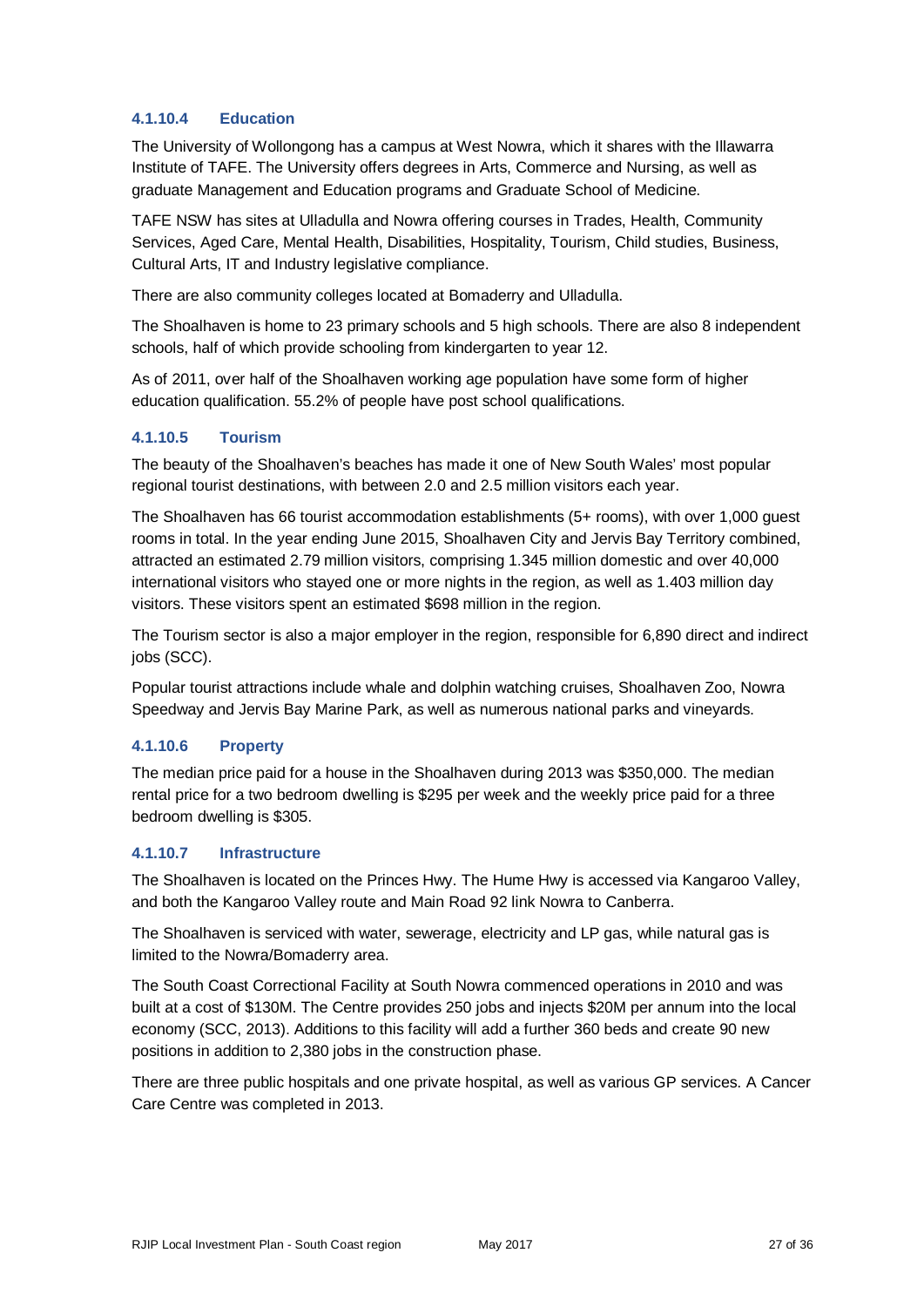## 4.2 Eurobodalla area profile



#### **4.2.1 Population**

38,400 persons (2016 population)

#### **4.2.2 Growth Rate**

3.77% (2011-2016) 0.46% average annual growth

#### **4.2.3 Key Industry**

Tourism, Retail, Health & Community Services (incl. Aged Care)

Construction, Agriculture/Fishing

#### **4.2.4 Urban Centres**

Batemans Bay, Moruya, Narooma, Tuross Heads, Tilba, Bodalla

#### **4.2.5 Location**

The Eurobodalla Local Government Area is located along the New South Wales south coast, approximately 280km south of Sydney and 150km east of Canberra.

The region comprises around 3,421.7sqkm of land, between Durras and Wallaga Lake. Around three quarters of this mountainous region is national park or state forest.

Eurobodalla is bounded on the east by more than 100km of pristine coastal waters and marine parks with 83 beaches and 4 major river systems and 20 lakes.

The region's primary road arteries are the Princes Highway and the Kings Highway. The main residential centres are Batemans Bay, Narooma and Moruya.

#### **4.2.6 People & Community**

It is estimated that as of 30 June 2016 the Eurobodalla Local Government Area had a resident population for 38,400 people. Females slightly outnumber males (RDA).

There were 11 people per square kilometre of land in Eurobodalla.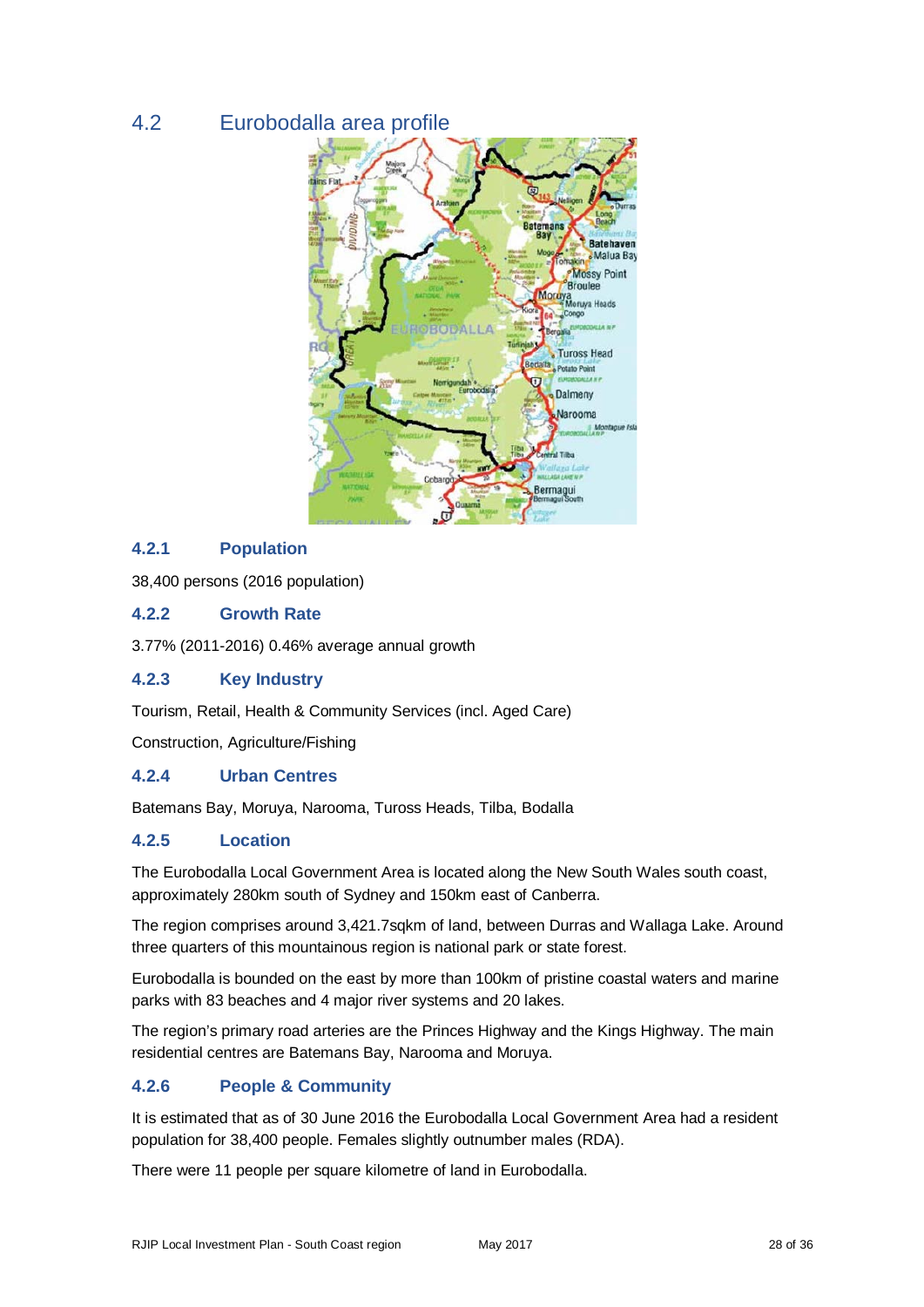The shire is unusual, in that 37% of ratepayers are non-residents.

As at 2011, 5.1% of Eurobodalla residents were of Indigenous heritage, while another 13.7% were born overseas; 6.2% were from the United Kingdom, 1.2% were from New Zealand, 0.9% from Germany and 0.6% from the Netherlands (Profile ID).

According to the census, there were a total of 14,337 households in the region.

Eurobodalla families consisted of 34.1% of couples with no children, of that, 17.1% are older couples without children, which suggests an older population with many empty nesters. Over a quarter had dependent children (29.4%) and 10.1% were one-parent families.

The median age in the Eurobodalla LGA was 51.8, compared to a national average of 37. One quarter (25%) of the estimated resident population is aged 65 years or older.

The dominant religions in the area are Anglicanism (27.9%) and Catholicism (23.0%). 22.6% of residents do not identify with any religion.

#### **4.2.7 Population Projections**

It is expected that the Eurobodalla Shire's population will increase to 40,650 by 2031, an increase of 9.6%.

Forecasts suggest that the number of households in the Eurobodalla will increase from 15,672 in 2006 to 22,316 in 2031, with the average household size decreasing slightly from 2.33 to 2.25 persons.

This is consistent with the prediction that the Eurobodalla population is aging. While the number of residents aged under 15 years will increase by an estimated 27.7% over that 25 year period, the number of persons aged 65 years or over will increase by 68.3%. This older age group will account for over a quarter of the Eurobodalla population (27.6%).

Females will still slightly outnumber males at 50.3%.

In 2011, the number of births per year was 337 and the fertility rate in the Eurobodalla Shire has increased 2% since 2007.

#### **4.2.8 Workforce**

In 2017 the Eurobodalla labour force consisted of 14,340 people. 92.5% of the labour force was employed (13,265) while 7.5% was unemployed (1,076 persons). Just under half of the labour force engaged in full time work (47.3%), with another 42.9% in part time work. 2.3% did not state the amount of hours they worked.

The local workforce was fairly evenly split across occupational groupings. 14.8% was in the Retail Trade, compared to 13.6% in the Health Care & Social Assistance industry. Tourism accounted for 11.6%, followed by Construction (10.9%), then Education & Training (8.2%) and Public Administration & Safety (6.1%) (Profile ID).

#### **4.2.9 Income**

There were 12,165 wage and salary earners in the Eurobodalla Local Government Area at 30 June 2011. Overall they earned \$440.8M that financial year, equating to an average of \$36,231 per person compared to NSW's average wage of \$53,917 and the national average of \$51,923 per year (ABS).

#### **4.2.10 Economy, Industry & Business**

At 30 June 2015 there were 2,763 businesses in the Eurobodalla Shire. (ABS)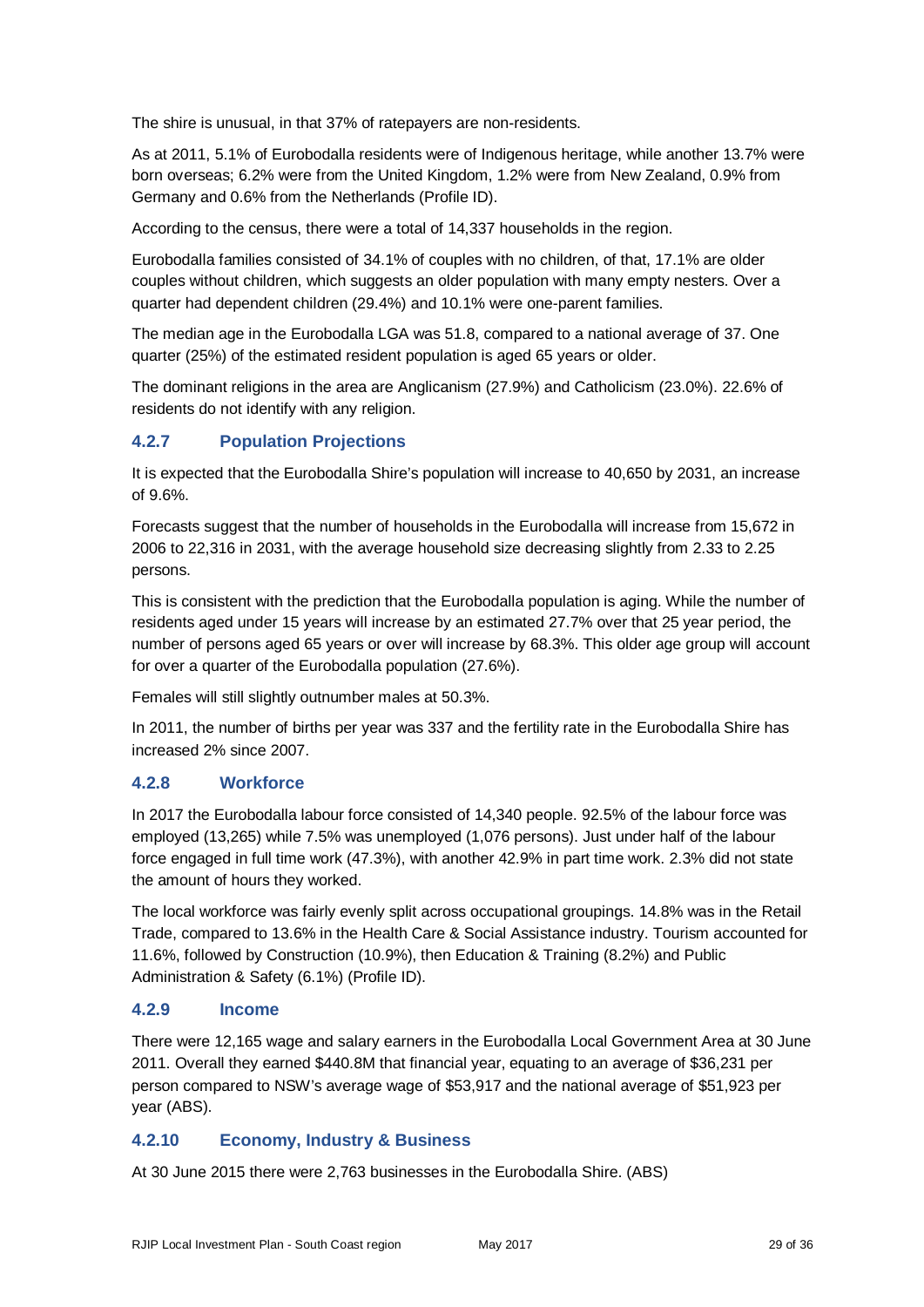More than half of registered local businesses are non-employing (1554), while 846 are micro businesses with four or fewer employees. Just 361 businesses hire five or more employees. (ABS)

Retail is the largest industry in the Eurobodalla employing 14.8% of the work force, followed by 13.6% in Health Care & Social Assistance. A further 11.6% were working in Tourism, while 10.9% were employed in Construction.

The strength of the services sector in the region is largely explained by the importance of tourism and the growing aged care sector given the increasing proportion of older residents.

Traditionally, the Eurobodalla Shire has been an agricultural area, with extensive grazing lands and highly productive dairy producers. Today the Agriculture, Forestry and Fishing industry accounts for 2.7% of Eurobodalla workers, down from 4.6% in 2001. Other dominant industries include Education and Training (8.4%), Public Administration and Safety (6.1%) and Manufacturing (4.9%), while 4.2% of Eurobodalla workers were employed in Professional, Scientific and Technical Services.

| Industry                                  | Shoalhaven | <b>Regional NSW</b> |
|-------------------------------------------|------------|---------------------|
| <b>Retail Trade</b>                       | 14.8%      | 11.4%               |
| Health Care & Social Assistance           | 13.65%     | 13.0%               |
| Tourism                                   | 11.6%      | 7.7%                |
| Construction                              | 10.9%      | 7.9%                |
| <b>Education &amp; Training</b>           | 8.4%       | 8.6%                |
| <b>Public Administration &amp; Safety</b> | 6.1%       | 7.2%                |
| Manufacturing                             | 4.9%       | 8.3%                |
| Professional, Scientific & Tech. Services | 4.2%       | 4.6%                |
| <b>Other Services</b>                     | 4.2%       | 3.9%                |
| Transport, Postal & Warehousing           | 3.4%       | 4.2%                |
| Tourism                                   | 3.3%       | 2.8%                |
| Agriculture, Forestry & Fishing           | 2.7%       | 5.8%                |
| Inadequately described or not stated      | 2.1%       | 2.1%                |
| <b>Wholesale Trade</b>                    | 1.8%       | 2.8%                |
| Rental, Hiring & Real Estate Services     | 1.8%       | 1.4%                |
| <b>Arts &amp; Recreation Services</b>     | 1.7%       | 1.2%                |
| Financial & Insurance Services            | 1.5%       | 2.2%                |
| Info. Media & Telecommunications          | 1.5%       | 1.0%                |
| Electricity Gas Water & Waste Services    | 1.2%       | 1.5%                |
| Mining                                    | 0.4%       | 2.5%                |

#### **4.2.10.1 Property**

Sales figures show that the median price paid for residential dwellings during 2013 was \$340,000. Renters paid a median of \$200 per week for a two bedroom dwelling and \$290 for three bedroom dwellings in the Eurobodalla.

#### **4.2.10.2 Transportation**

There are three private bus services operating in the Eurobodalla, as well as two long-distance coach services and a Council run community bus. Three taxi companies service the region and there is an airport at Moruya, with Regional Express offering flights to and from Sydney and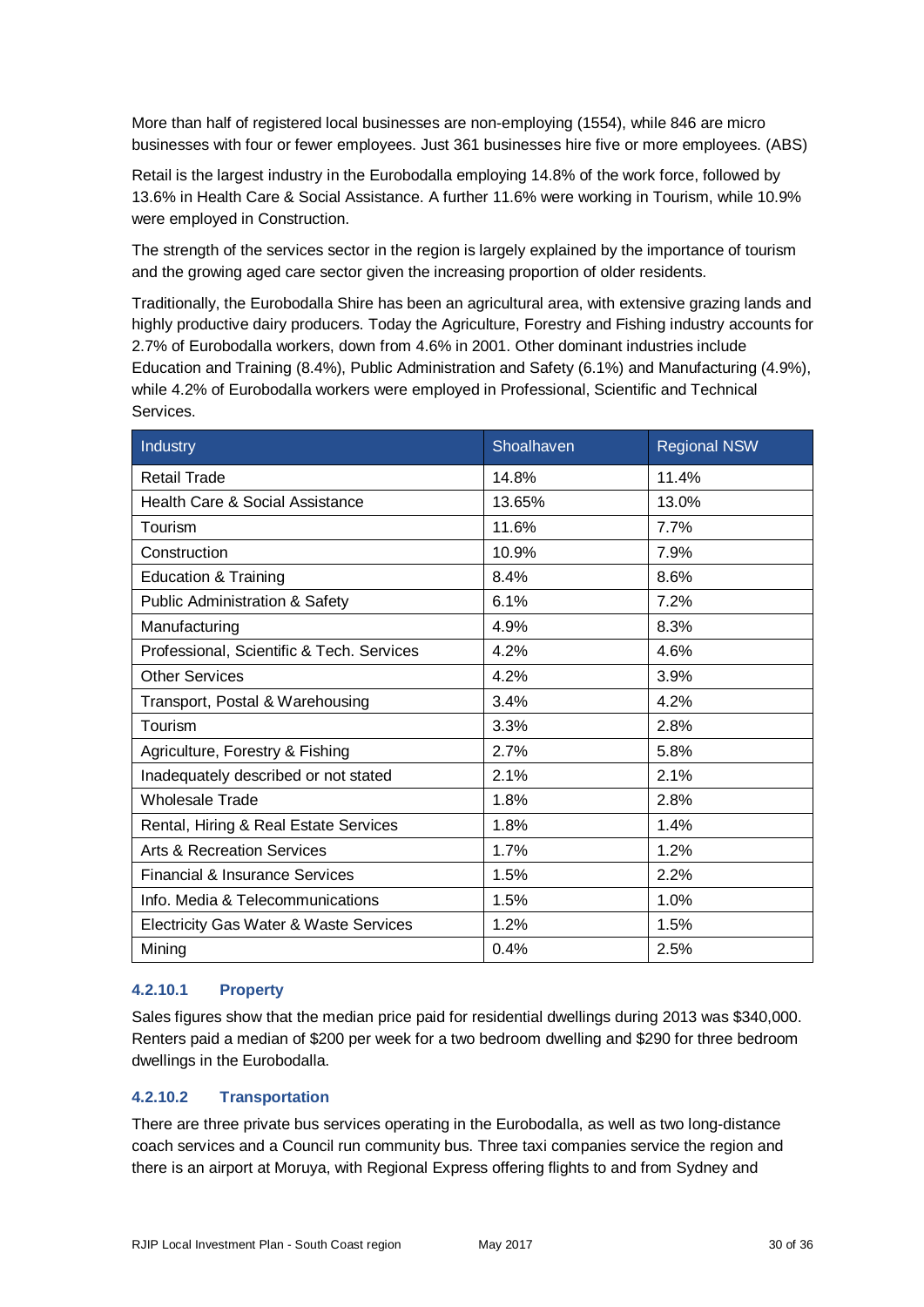Melbourne. A multi-million dollar upgrade and redevelopment of Moruya Airport is planned to include an improved terminal, a new tourism precinct, an increase of the apron to receive more planes and the opening up of 14 hectares of employment lands.

#### **4.2.10.3 Education**

The Eurobodalla Shire is home to 9 primary schools and 4 high schools, as well as a college catering for K-12.

The University of Wollongong has a campus at the Batemans Bay Education Centre, offering full courses in Arts, Commerce, Graduate Education and Graduate Management.

TAFE NSW has training facilities at the Batemans Bay Education Centre and has a campus in Moruya. TAFE NSW delivers courses in Aged Care, Disabilities, Trades, Hospitality, Tourism, IT, Business, Horticulture, Agriculture and Industry legislative compliance.

There are other Registered Training Organisations including a Community College in the Eurobodalla.

Over half of the Eurobodalla working age population (54.8%) have some form of higher education qualification.

#### **4.2.10.4 Sports & Recreation**

In addition to the various water sports available along its many beaches and lakes, there are three aquatic centres located in the Eurobodalla Local Government Area. These are at the main urban centres of Batemans Bay, Moruya and Narooma.

#### **4.2.10.5 Tourism**

The tourism sector has become increasingly important to the Eurobodalla economy over recent decades, with particular marketing emphasis on 'Paddock to Plate' food ventures and ecotourism.

While many come to the region for its beaches and bush hinterland, Eurobodalla is also home to many other popular tourist attractions such as Mogo Zoo, Mogo's Original Gold Rush Colony, the Eurobodalla Regional Botanic Gardens Montague Island and South Coast Sea Planes.

The annual Oyster Festival attracts several thousand visitors, many of whom stay overnight or longer.

Eurobodalla Shire has 45 tourist accommodation establishments (five or more rooms), offering nearly 1,000 rooms. Eurobodalla Shire Council's Tourism Statistics shows a total of 1,221,000 visitors in the year ending June 2014 with a total of just over 2.5M domestic and international guest nights. Domestic overnight visitors averaged expenditure of \$394 per visit, with domestic day visitors averaging \$121 per visit. International overnight visits contributed and average of \$301 per visit. In total, visiting tourists contributed \$733M over the entire year. (Destination NSW)

Tourism accounted for 3,686 direct and indirect full time jobs in the year ending June 2016, with approximately 1200 part time and casual positions during the same period.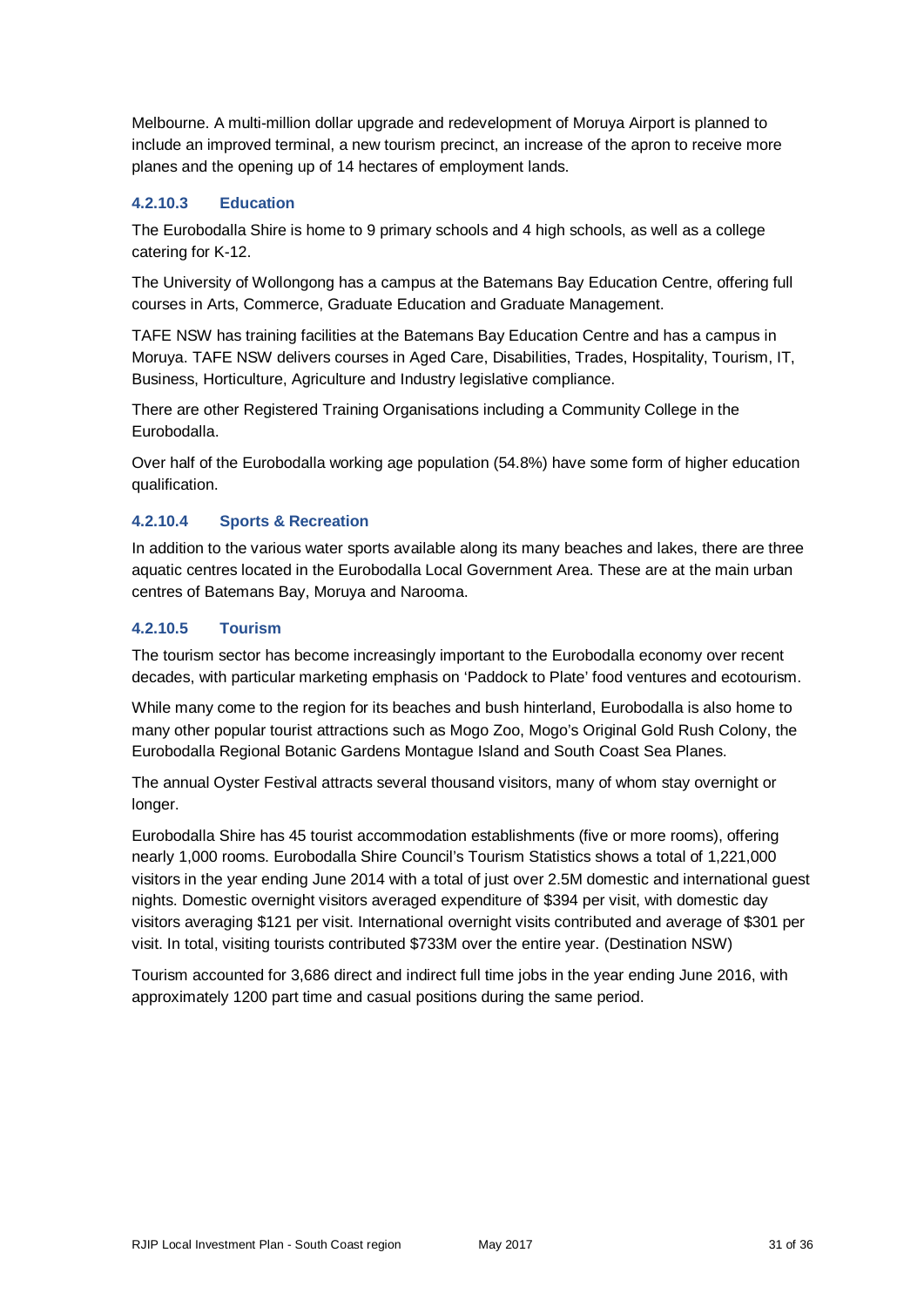## 4.3 Bega Valley area profile



#### **4.3.1 Population**

34,200 persons (2016 population)

#### **4.3.2 Growth Rate**

3.17% (2011-2016) 0.48% average annual growth

#### **4.3.3 Key Industry**

Tourism, Retail, Health Care and Social Assistance and Manufacturing

#### **4.3.4 Urban Centres**

Bega, Bermagui, Merimbula, Pambula, Eden, Tathra

#### **4.3.5 Location & Environment**

Bega Valley Shire is the largest local government area within the Far South Coast region of NSW, covering 6,277.6 square km of land. Three quarters of the Shire is National Park lands or State Forest.

The Shire spans from Bermagui in the north, to the Victorian border in the South, along more than 200km of coast line. Its main urban centres include Bega, Merimbula, and Eden.

Bega Valley is located approximately halfway between Sydney (6 hours) and Melbourne (6 hours) with Canberra approximately 3 hours away.

The region experiences mild, pleasant weather conditions. December reaches an average maximum of 27°C, the July winter temperature falls to an average minimum of 2.4°C.

#### **4.3.6 People & Community**

The resident population of Bega Valley Shire was 34,200 at 30 June 2016 indicating that the population grew by 3.17% in four years.

The region has a relatively low population density of around 5.4 persons per square kilometre.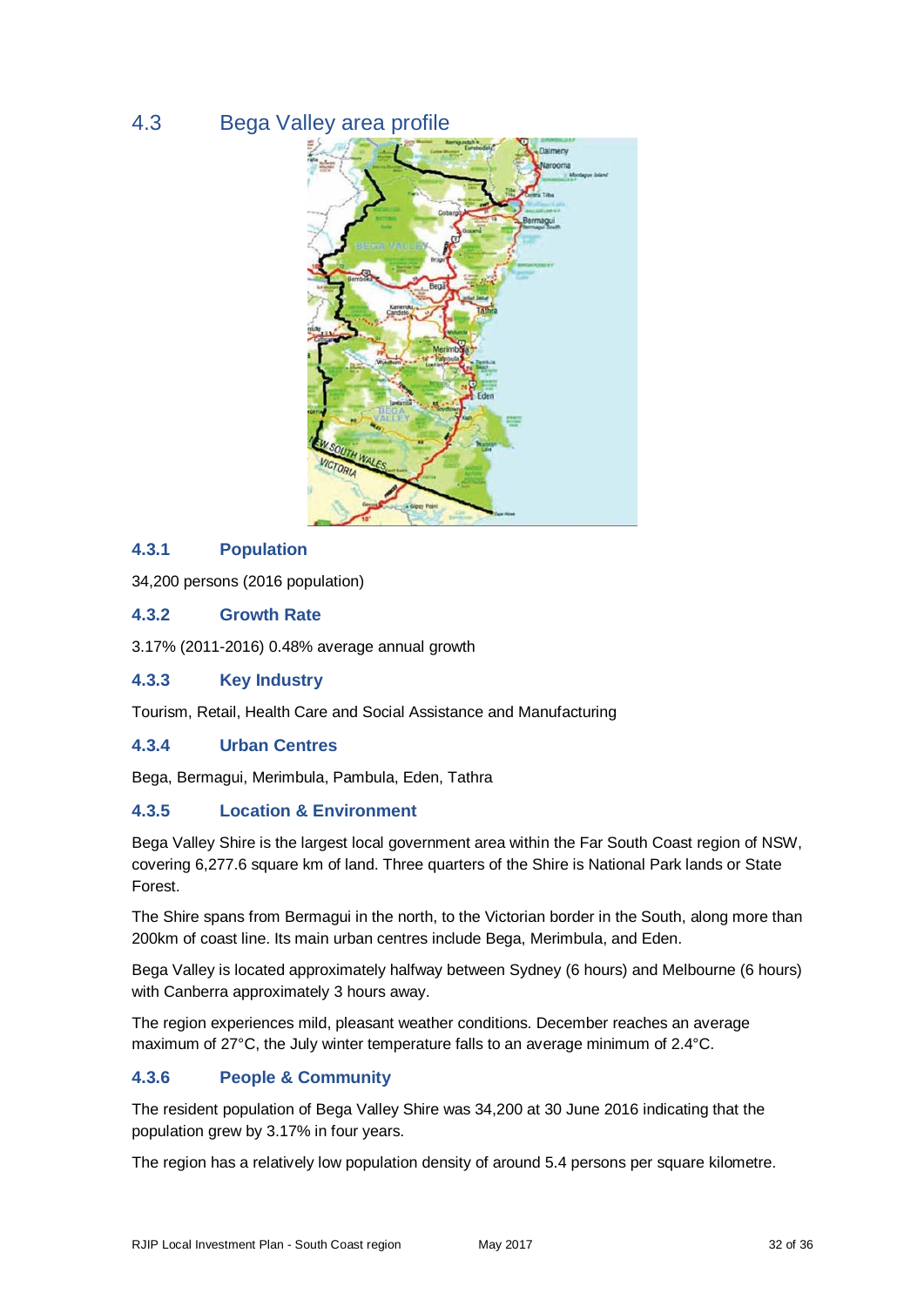During the 2011 census, 2.8% of the population identified itself as Indigenous, marginally higher than the national average of 2.5%. Females slightly outnumbered males at 50.5%.

The percentage of the local population born overseas was 11.7%, compared to a national average of 27%. United Kingdom was the primary region of birth, with others immigrating from New Zealand, Germany and the Netherlands (Profile ID).

Bega Valley families consisted of 33.2% of couples with no children, of that, 14.2% are older couples without children. Over one fifth (22.6%) of households consisted of couples with children, the highest percentage are couples with young children (12.0%). Single parents with children make up 9.7% of households, while 25.8% were persons living on their own. Group households accounted for 2.5%.

Anglicanism (27.3%) and Catholicism (20.1%) are the main religions. A relatively high 26.7% do not identify with any religion, compared to the regional NSW benchmark of 18.4%.

Over a quarter of the resident population engaged in volunteer work (26.3%), and three quarters engage in unpaid domestic housework (73.6%).

#### **4.3.7 Population Projections**

It is predicted the resident population will increase to 36,250 by 2031, which equates to a growth of 9.96% or 0.48% per annum.

The NSW Department of Planning forecasts also show that Bega Valley's population is aging – a trend occurring across the nation. In the thirty years to 2036, the proportion of the population aged 65 years or older will rise from 15.8% to 34.2%. Children aged 0-14 years will account for 15.0% of residents, down from 23.5%.

As a result, the median age is expected to rise from 48 years to 54 years over that time.

#### **4.3.8 Workforce**

In 2015 the Bega Valley labour force consisted of 13,792 persons. Of these, 94% were employed (13,042) (Profile ID).

826 people, or 6% of the labour force, identified themselves as being unemployed and looking for work. 11,168 people were not part of the labour force, resulting in participation rate of 52.6%. More recent data quotes the unemployment rate at less than 5%. (South Coast Regional Jobs & Investment 2017).

The occupational classifications of Health Care & Social Assistance, Retail Trade and Tourism account for over one third of the local work force, at 13.1%, 12.3% and 11.1% respectively. These figures were all above the Australian averages of 13.0%, 11.4% and 7.7%. Manufacturing accounted for 9.3% of workers, which is a fraction higher than the national benchmark of 8.3%.

Another 8.7% of workers were in the Construction industry, while Education & Training comprised of 7.7% of the workforce, one in six people was employed in the Agriculture, Forestry & Fishing industry (6.6%). Public Administration & Safety workers accounted for 5.2% and Professional & Scientific & Tech. Services for 4.3%.

Recent labour force data shows that the local unemployment rate stands at 4.7% in 2017. This was lower than the average of 7% for the Far South Coast, higher than on the national unemployment rate of 5.01%. Around 827 Bega Valley residents were looking for work (My Region & Profile ID).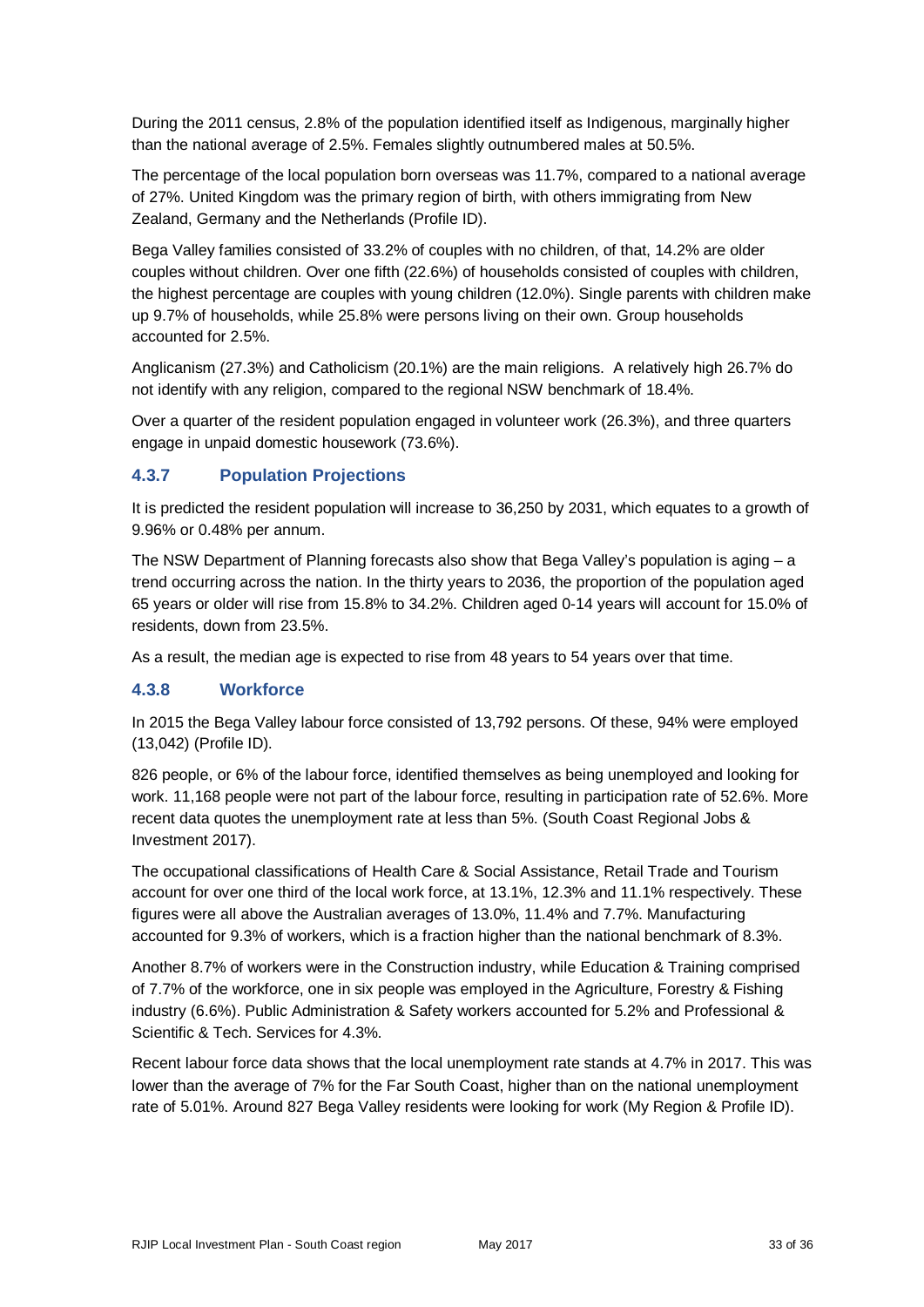#### **4.3.9 Income**

As at 30 June 2011, there were 18,239 taxable and non-taxable individuals in the area. Together they had a combined annual income of \$641.2M, an average of \$35,158 per person compared to NSW's average wage of \$53,917 and the national average of \$51,923 per year (ABS).

#### **4.3.10 Economy, Industry & Business**

At the end of the 2011 financial year there were 2,954 registered businesses in the Bega Valley Shire. Just over half were non-employing businesses (56.6%), while 785 businesses were micro businesses employing less than four people and 496 businesses employed five or more people. (ABS)

The Shire's major industrial precincts are at North Bega, Eden and South Pambula. The main retail areas are the town centres of Bega, Eden and Merimbula. (Profile ID)

The Bega Valley economy has transformed over the last few decades with a move away from agriculture. Health Care & Social Assistance is the largest industry by employment size, it accounted for 13.1% of all workers in the Bega Valley during the last census. The Retail Trade industry was not far behind at 12.3%. Both were above the Australian averages of 13.0% and 11.4% respectively, emphasising the importance of tourism in the region.

Tourism employed 11.1% of local workers. Manufacturing in the workforce has grown by 0.1%, reaching 9.3%. Bega Valley's most famous manufactured product is Bega cheese, which is exported around the world. Other manufactured goods include timbers and metal products. Construction's share of output decreased from 9.2% in 2008 to 8.7% in 2011, making it the fifth largest income generating activity in the local economy. Education and Training followed at 7.7%, while the Agriculture, Forestry & Fishing workforce account for 6.6% of local output.

| Industry                                  | Shoalhaven | <b>Regional NSW</b> |
|-------------------------------------------|------------|---------------------|
| Health Care & Social Assistance           | 13.1%      | 13.0%               |
| <b>Retail Trade</b>                       | 12.3%      | 11.4%               |
| Tourism                                   | 11.1%      | 7.7%                |
| Manufacturing                             | 9.3%       | 8.3%                |
| Construction                              | 8.7%       | 7.9%                |
| <b>Education &amp; Training</b>           | 7.7%       | 8.6%                |
| Agriculture, Forestry & Fishing           | 6.6%       | 5.8%                |
| <b>Public Administration &amp; Safety</b> | 5.2%       | 7.2%                |
| Professional, Scientific & Tech. Services | 4.3%       | 4.6%                |
| Transport, Postal & Warehousing           | 4.1%       | 4.2%                |
| <b>Other Services</b>                     | 3.4%       | 3.9%                |
| <b>Wholesale Trade</b>                    | 2.8%       | 2.8%                |
| Administrative & Support Services         | 2.6%       | 2.8%                |
| Inadequately described or not stated      | 2.1%       | 2.1%                |
| <b>Financial &amp; Insurance Services</b> | 1.5%       | 2.2%                |
| <b>Arts &amp; Recreation Services</b>     | 1.5%       | 1.2%                |
| Rental, Hiring & Real Estate Services     | 1.4%       | 1.4%                |
| Electricity Gas Water & Waste Services    | 1.1%       | 1.5%                |
| Info. Media & Telecommunications          | 0.8%       | 1.0%                |
| Mining                                    | 0.2%       | 2.5%                |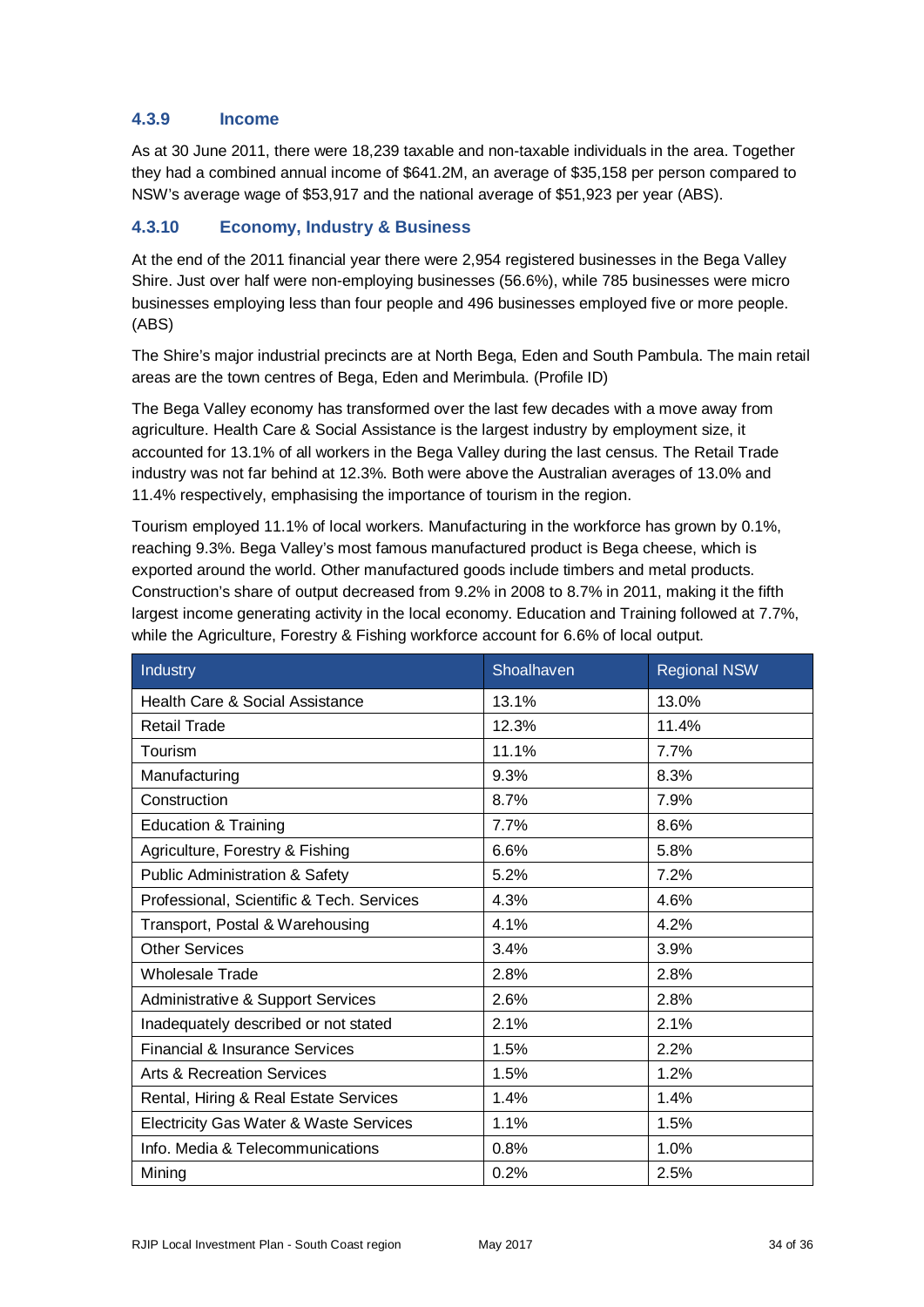#### **4.3.10.1 Agriculture, Forestry & Fishing**

The Shire's roots lie in Agriculture, Forestry & Fishing. The first European settlers began farming cattle in the 1830s. Dairy farming emerged within a few decades. Bega Valley also now has thriving timber and fishing operations. In 2011 the region's Agricultural production was valued at \$74M. Milk accounted for \$46.4M, with cattle and calf slaughter at \$23.5M (economyid). Both of these sectors have experienced significant growth over the preceding five year period.

#### **4.3.10.2 Tourism**

The tourism sector continues to grow, with the Sapphire Coast a popular coastal getaway. The main tourist towns such as Bermagui, Eden and Merimbula experience a threefold boost in their populations during the peak summer tourist period.

In 2014 Bega Valley Shire received over 800,000 visitors, more than half of whom were domestic overnight visitors, spending a total in excess of around \$284M. The average stay per visitor to the Bega Valley region is 4.7 nights. \$789 is spent per visitor when in the Bega Valley region.

The Shire has 46 tourist accommodation establishments. With each containing five or more rooms, in total they offer visitors around 2,600 beds in more than 870 rooms.

Popular attractions in the region include the Merimbula Aquarium & Wharf Restaurant, the Magic Mountain Amusement Park, the Eden Killer Whale Museum, and the Bega Cheese Heritage Centre, as well as activities such as game fishing and whale watching (Destination NSW).

The Port of Eden – Breakwater Wharf Extension Project will allow berthing for large cruise ships providing day trips and effecting future overnight tourism opportunities for the area.

#### **4.3.10.3 Property**

The median sales price for a house in the Bega Valley region was almost \$350,000 during 2013. Renters met a median weekly rental price of \$250 for two bedroom dwellings. In the case of three bedroom dwellings there was a median rental price of \$350 per week (Myrpdata).

#### **4.3.10.4 Education**

The Bega Education Centre is a joint initiative between the University of Wollongong, TAFE Illawarra and Bega High School, with teaching rooms, a library and a computer laboratory.

The University offers a range of courses in the faculties of Arts, Commerce, Education, Health & Behavioural Sciences and Business. TAFE NSW also has Bega Campus offering courses in Aged Care, Health, Disabilities, Hospitality, Tourism, Business Services, Engineering, Information Technology, Rural Studies and Industry Legislative Compliance.

There are 18 primary schools and five high schools (public and private) in the Shire.

There are Registered Training Organisations including a community college.

54.5% of residents aged 15 years and over have completed post school qualifications with 13% having a Bachelor or higher degree.

#### **4.3.10.5 Infrastructure**

The Bega Valley Shire is serviced with electricity, water, sewerage and LP gas. Natural gas is not yet available.

The region can be accessed by road along the Princes Highway between Sydney and Melbourne, and the Snowy Mountains Highway which connects the Shire to Canberra. There is an airport at Merimbula, with REX flying daily direct to and from Sydney and Melbourne.